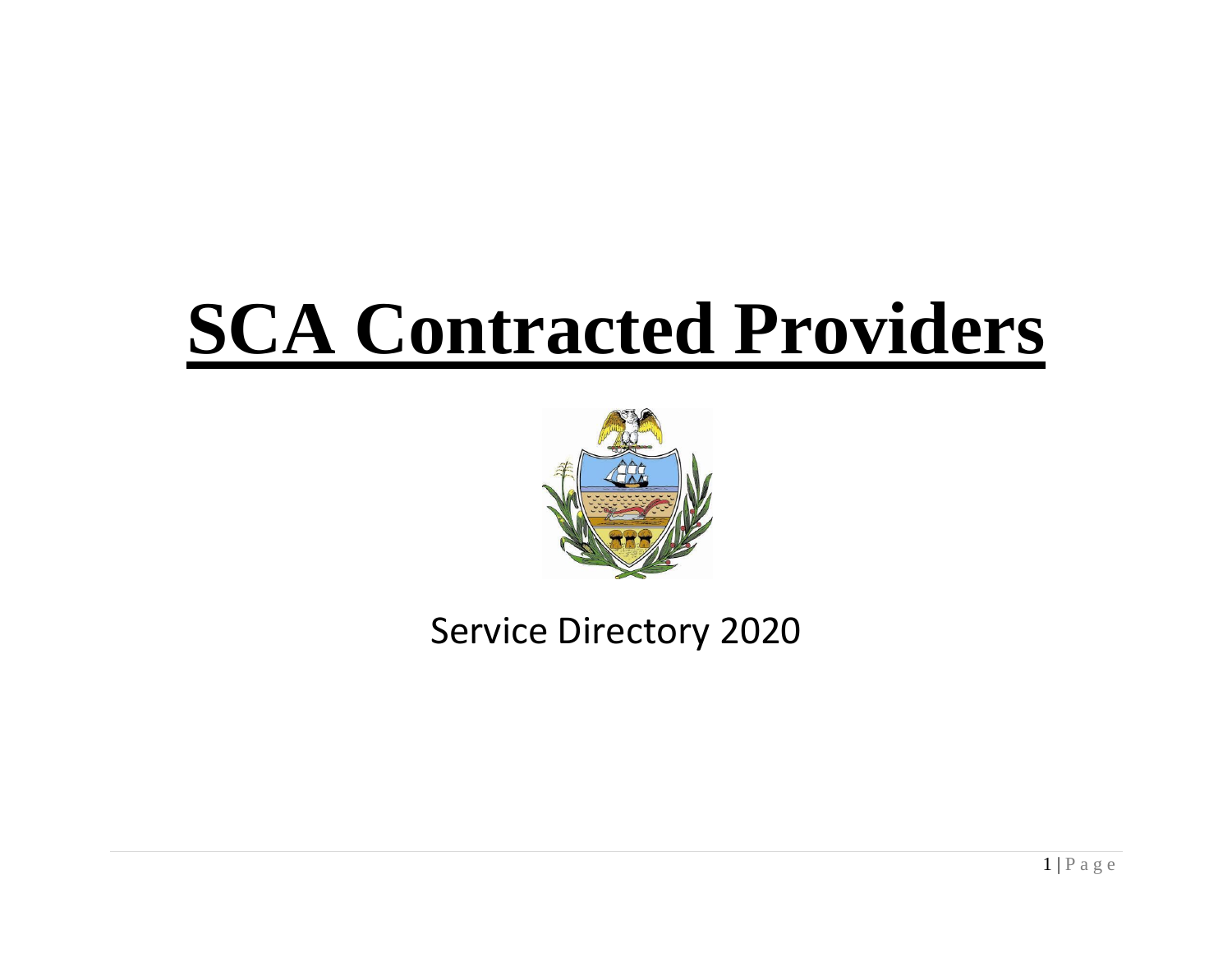# **Table of Contents**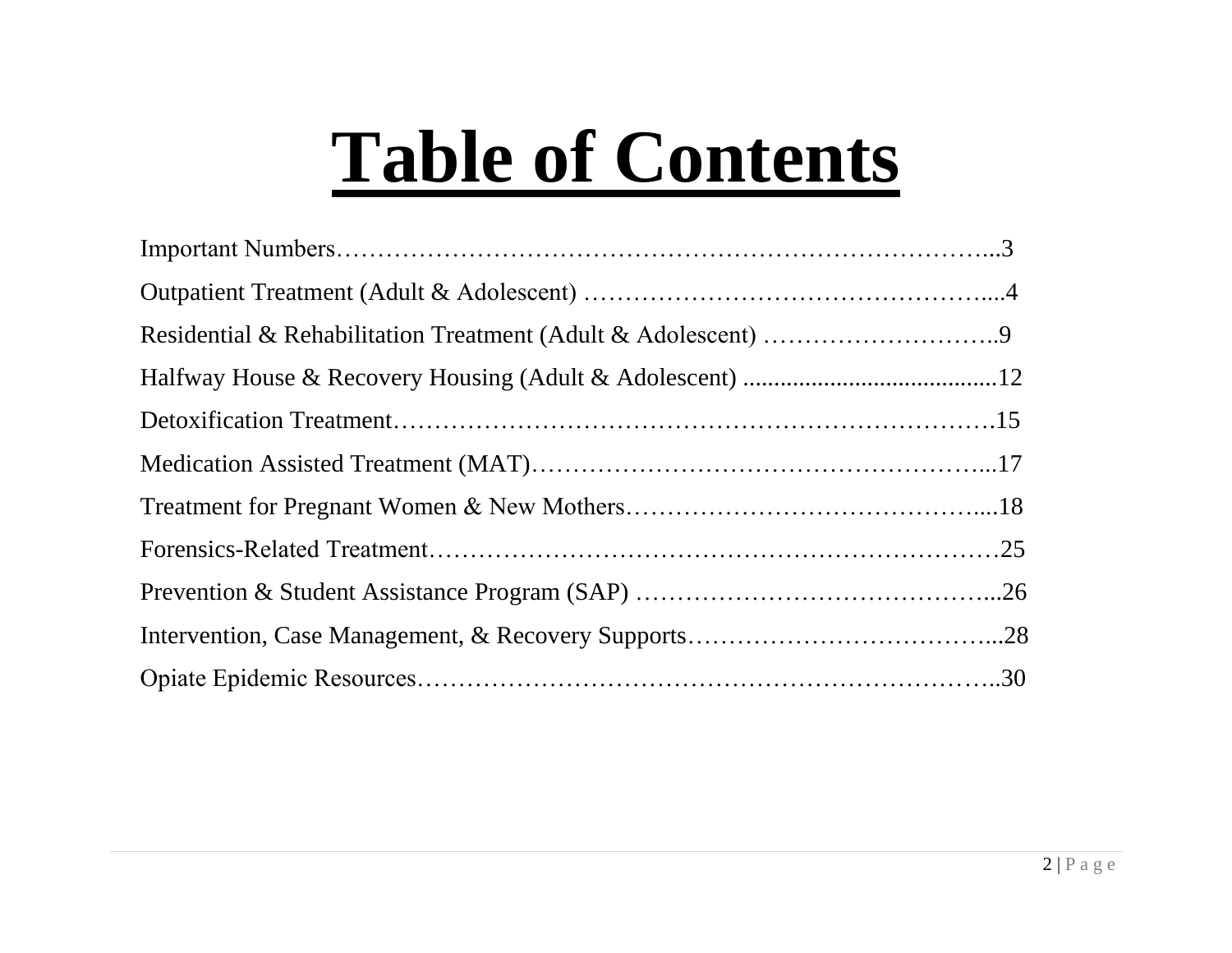### **Important Numbers**

#### **re:Solve Crisis Network**

Provides round-the-clock, mental health crisis intervention and stabilization services for residents of Allegheny County in Pennsylvania. Get help any day, at any time, for any reason. Insurance is NOT required. This is made possible through the partnership of Allegheny County and UPMC WPIC.

**re:solve 24-hour Crisis Hotline:**

1-888-796-8226 (1-888-7-YOU-CAN) **re:solve walk-in service:**

333 N. Braddock Avenue Point Breeze, Pittsburgh, 15208

#### **Community Care Behavioral Health Organization (CCBHO)**

*Assistance for those who do not have medical insurance and are seeking behavioral health services.*

1-800-553-7499

#### **Allegheny County Bureau of Drug and Alcohol Services**

*Providing resource information only to residents of Allegheny County who are uninsured or underinsured.*

(412)350-3328

#### **PA GET HELP NOW**

1-800-662-HELP (4357) <https://apps.ddap.pa.gov/GetHelpNow/>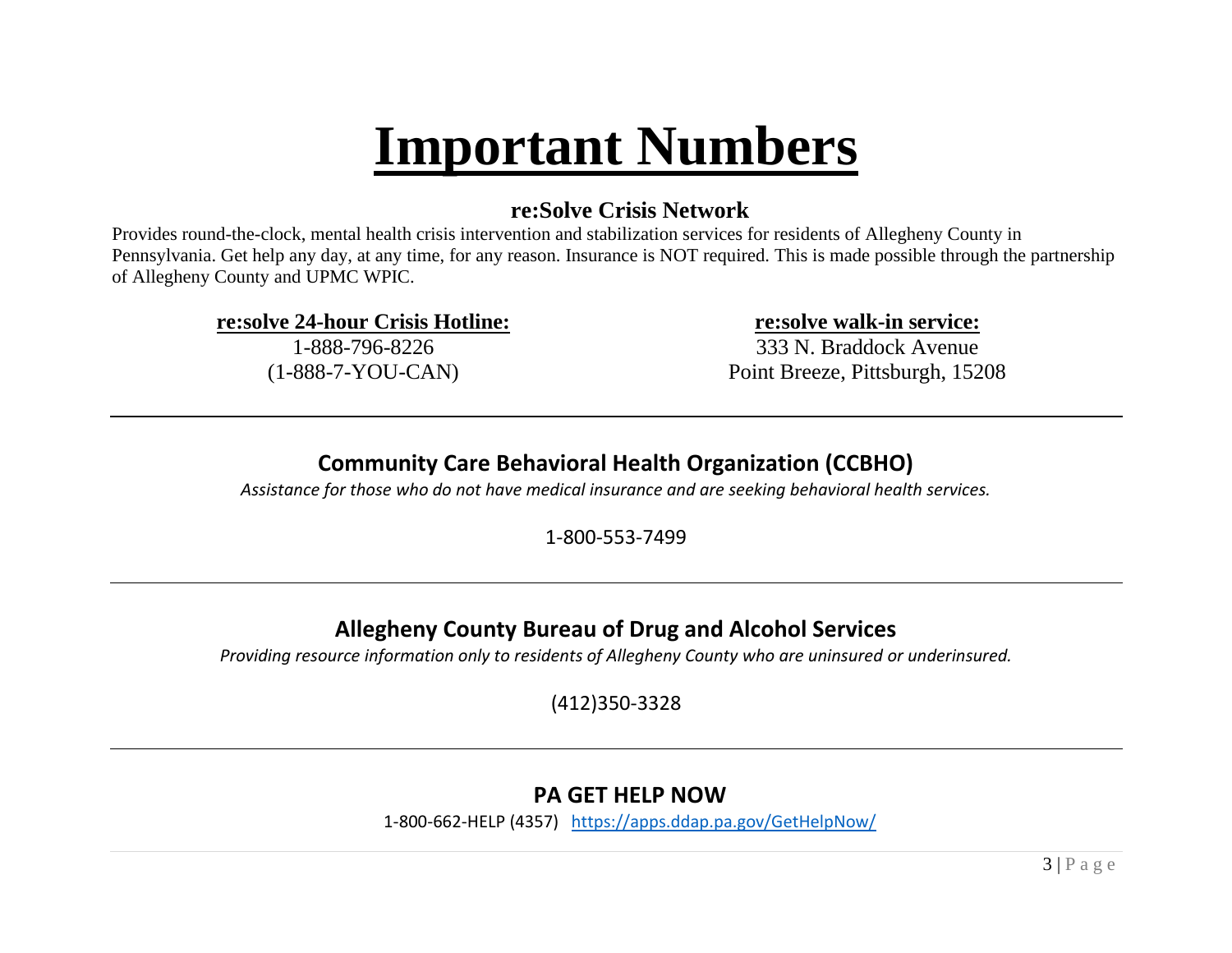## **Outpatient Treatment**

*Screening, Outpatient, Intensive Outpatient, Partial Hospitalization*

*Adult & Adolescent*

| Facility Name & Address              | <b>Facility Telephone Number</b> | Services Offered & Population Served      |
|--------------------------------------|----------------------------------|-------------------------------------------|
| <b>Family Links, Inc.</b>            |                                  | Outpatient, Intensive Outpatient, Partial |
| 250 Shady Avenue                     | $(412)661-1800$                  | Hospitalization                           |
| Pittsburgh, PA 15206                 |                                  | Adult Men & Women, Adolescents            |
| <b>Family Links, Inc.</b>            |                                  | <b>Outpatient, Intensive Outpatient</b>   |
| 2644 Banksville Road                 | $(412)661-1800$                  | Adult Men & Women, Adolescents            |
| Pittsburgh, PA 15216                 |                                  |                                           |
| <b>Gateway Rehabilitation Center</b> |                                  | Outpatient, Intensive Outpatient, Partial |
| <b>Allegheny Valley</b>              | $(412)936 - 7077$                | Hospitalization                           |
| 1360 Old Freeport Road               |                                  | Adult Men & Women, Adolescents            |
| Pittsburgh, PA 15238                 |                                  |                                           |
| <b>Gateway Rehabilitation Center</b> |                                  | Outpatient, Intensive Outpatient, Partial |
| Greensburg                           | $(724)853 - 7300$                | Hospitalization                           |
| 212 Outlet Way, Suite 1              |                                  | Adult Men & Women, Adolescents            |
| Greensburg, PA 15601                 |                                  |                                           |
| <b>Gateway Rehabilitation Center</b> |                                  | Outpatient, Intensive Outpatient, Partial |
| <b>Greentree</b>                     | $(412)928-5940$                  | Hospitalization                           |
| 1016 Greentree Road                  |                                  | Adult Men & Women, Adolescents            |
| Pittsburgh, PA 15220                 |                                  |                                           |
| <b>Gateway Rehabilitation Center</b> |                                  | Outpatient, Intensive Outpatient, Partial |
| <b>North Hills</b>                   | $(724)776 - 4844$                | Hospitalization                           |
| 105 Bradford Road, Suite 100         |                                  | Adult Men & Women, Adolescents            |
| Wexford, PA 15090                    |                                  |                                           |
| <b>Gateway Rehabilitation Center</b> |                                  |                                           |
| <b>Squirrel Hill</b>                 |                                  | Outpatient, Intensive Outpatient, Partial |
| 5816-18 Forbes Avenue                | $(412)697 - 0928$                | Hospitalization                           |
| Pittsburgh, PA 15217                 |                                  | Adult Men & Women                         |
|                                      |                                  |                                           |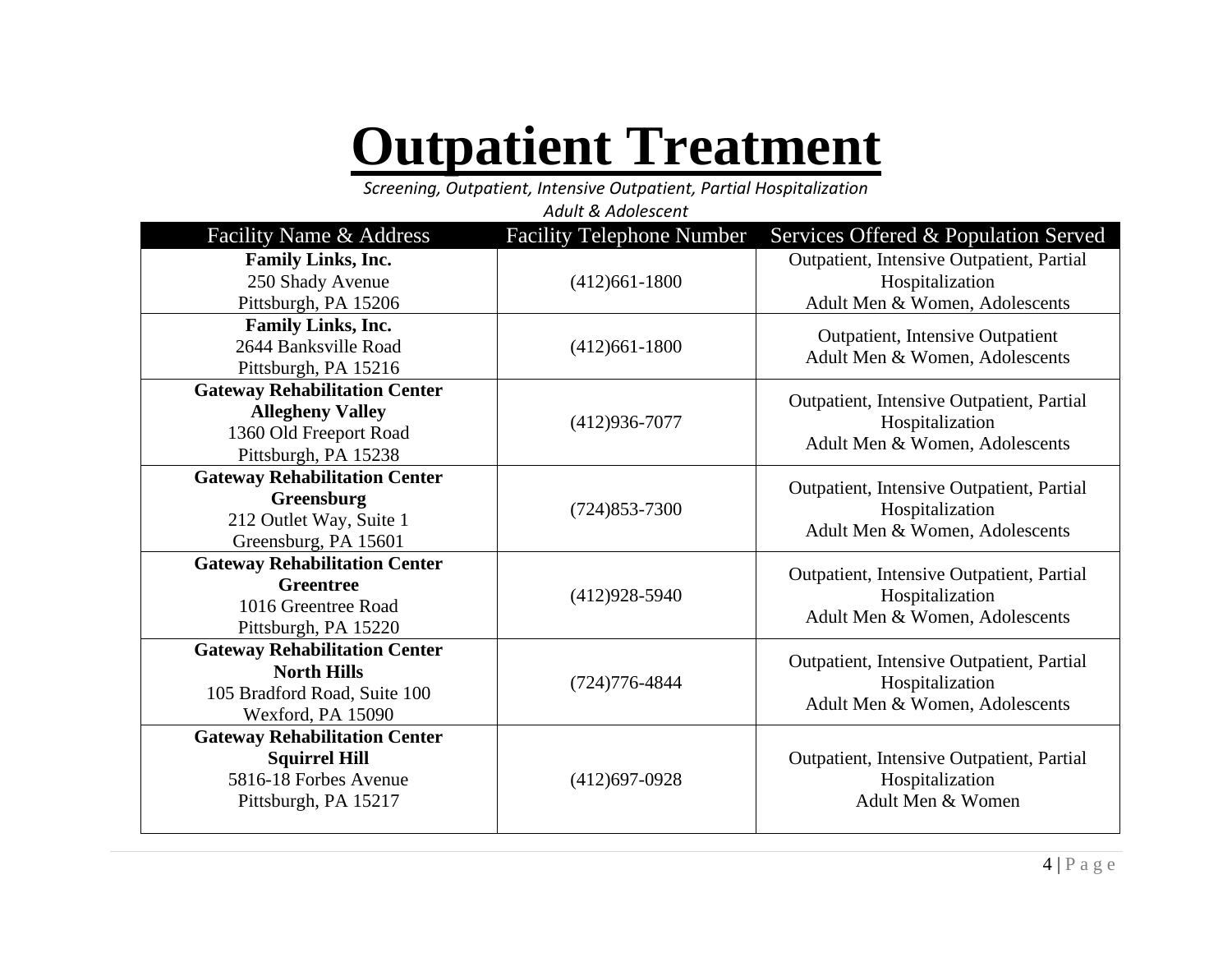| Gaudenzia Erie, Inc.<br>(Former Wylie Ave.)<br>2203 Centre Avenue<br>Pittsburgh, PA 15219 | $(412)263 - 2764$    | Outpatient<br>Adult Men & Women                          |
|-------------------------------------------------------------------------------------------|----------------------|----------------------------------------------------------|
| <b>Greenbriar Treatment Center</b><br><b>New Kensington</b>                               | $(724) - 339 - 7180$ | Outpatient, Partial Hospitalization                      |
| 701 Fourth Avenue, 2 <sup>nd</sup> Floor<br>New Kensington, PA 15068                      |                      | Adult Men & Women                                        |
| <b>Greenbriar Treatment Center</b>                                                        |                      |                                                          |
| <b>North Strabane</b>                                                                     | $(724)916-0192$      | Partial Hospitalization<br>Adult Men & Women             |
| 1840 Washington Road, Route 19<br>Washington, PA 15301                                    |                      |                                                          |
| <b>Greenbriar Treatment Center</b>                                                        |                      |                                                          |
| <b>Robinson</b><br>4955 Steubenville Pike, Twin Towers,                                   |                      | Outpatient, Partial Hospitalization                      |
| Suite 365                                                                                 | $(412)788 - 6292$    | Adult Men & Women                                        |
| Pittsburgh, PA 15205                                                                      |                      |                                                          |
| <b>Greenbriar Treatment Center</b>                                                        |                      |                                                          |
| <b>Monroeville</b><br>400 Penn Center Blvd., Building 4, Suite 707                        | $(412)829 - 2103$    | Outpatient, Partial Hospitalization                      |
| Pittsburgh, PA 15235                                                                      |                      | Adult Men & Women                                        |
| <b>Greenbriar Treatment Center</b>                                                        |                      |                                                          |
| Pittsburgh                                                                                |                      |                                                          |
| 19281/2 Murray Avenue                                                                     | $(412)421-4311$      | Outpatient, Partial Hospitalization<br>Adult Men & Women |
| Pittsburgh, PA 15217                                                                      |                      |                                                          |
| <b>Greenbriar Treatment Center</b>                                                        |                      |                                                          |
| <b>South Hills</b><br>101 Towne Square Way, Suite 221                                     | $(412)885 - 7180$    | Outpatient, Partial Hospitalization<br>Adult Men & Women |
| Brentwood, PA 15227                                                                       |                      |                                                          |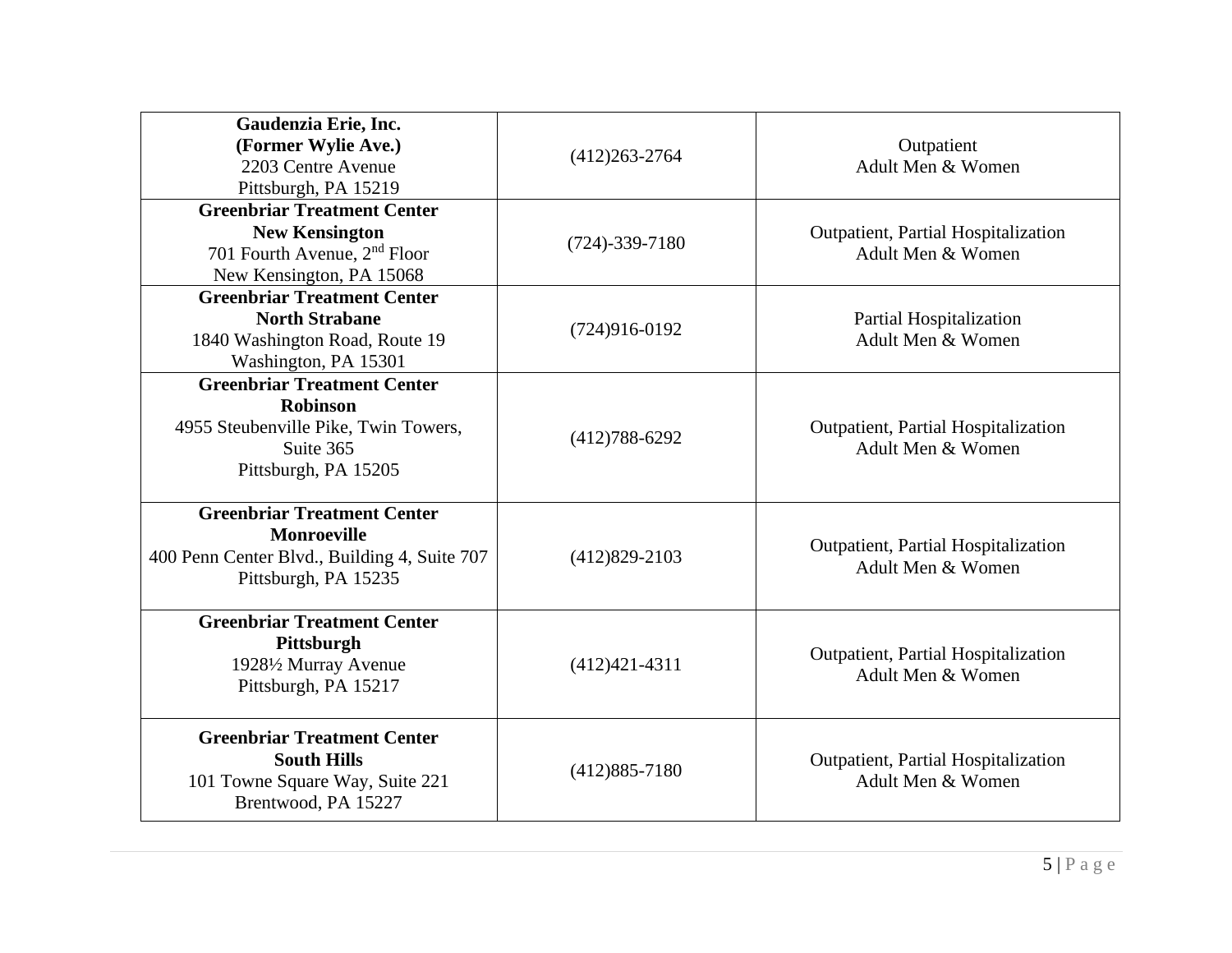| <b>Greenbriar Treatment Center</b><br>Wexford<br>6200 Brooktree Road, Suite 210<br>Wexford, PA 15090 | $(724)934 - 8435$ | Outpatient, Partial Hospitalization<br>Adult Men & Women                          |
|------------------------------------------------------------------------------------------------------|-------------------|-----------------------------------------------------------------------------------|
| <b>Holy Family Institute (SHORES)</b><br>8235 Ohio River Blvd.<br>Pittsburgh, PA 15202               | $(412)766-9020$   | Outpatient<br>Adult Men & Women, Adolescents                                      |
| <b>Jade Wellness</b><br><b>Monroeville</b><br>4105 Monroeville Blvd.<br>Monroeville, PA 15146        | $(412)380-0100$   | <b>Outpatient, Intensive Outpatient</b><br>Adult Men & Women                      |
| <b>Jade Wellness</b><br><b>Southside</b><br>809 Bingham Street<br>Pittsburgh, PA 15203               | $(412)380-0100$   | <b>Outpatient, Intensive Outpatient</b><br>Adult Men & Women                      |
| <b>Jade Wellness</b><br>Wexford<br>101 N. Meadows Drive, Ste. 234<br>Wexford, PA 15090               | $(412)380-0100$   | <b>Outpatient, Intensive Outpatient</b><br>Adult Men & Women                      |
| <b>Mon Yough Community Services, Inc.</b><br>335 Shaw Ave<br>McKeesport, PA 15132                    | $(412)675 - 8855$ | <b>Outpatient, Intensive Outpatient</b><br>Adult Men & Women, Adolescents         |
| <b>Pittsburgh Mercy</b><br>South 9th Street<br>330 South 9th Street<br>Pittsburgh, PA 15203          | $(412)488-4040$   | Outpatient, Intensive Outpatient, Partial<br>Hospitalization<br>Adult Men & Women |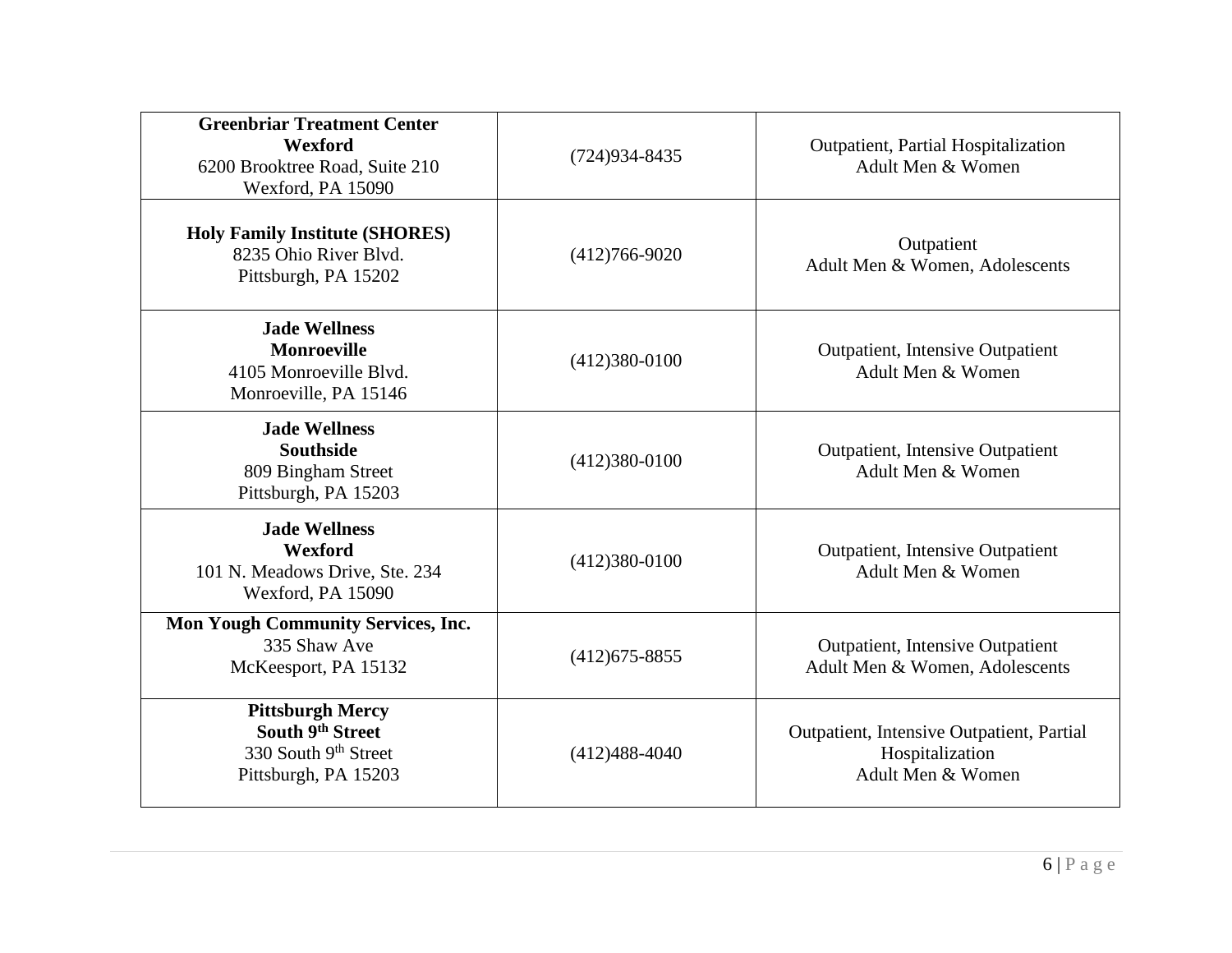| <b>Pittsburgh Mercy</b><br><b>East Commons</b><br>412 East Commons<br>Pittsburgh, PA 15212   | $(412)323 - 4500$ | Outpatient, Intensive Outpatient, Partial<br>Hospitalization<br>Adult Men & Women |
|----------------------------------------------------------------------------------------------|-------------------|-----------------------------------------------------------------------------------|
| Persad Center, Inc.<br>5301 Butler Street<br>Pittsburgh, PA 15201                            | $(412)441-9786$   | Outpatient<br>Adult Men & Women                                                   |
| <b>POWER</b><br>907 West Street, 2 <sup>nd</sup> floor<br>Pittsburgh, PA 15221               | $(412)243 - 7535$ | Outpatient, Intensive Outpatient, Partial<br>Hospitalization<br>Adult Men & Women |
| <b>Pyramid Healthcare - Pittsburgh</b><br>1401 Forbes Ave, Suite 200<br>Pittsburgh, PA 15219 | $(412)481-1922$   | Outpatient, Intensive Outpatient, Partial<br>Hospitalization<br>Adult Men & Women |
| <b>Renewal Treatment, Inc.</b><br>704 Second Avenue<br>Pittsburgh, PA 15219                  | $(412-697-0110)$  | Outpatient<br>Adult Men & Women                                                   |
| <b>Renewal Treatment, Inc.</b><br>700 Fifth Avenue<br>Pittsburgh, PA 15219                   | $(412)697 - 0880$ | <b>Outpatient, Intensive Outpatient</b><br>Adult Men & Women                      |
| Tadiso, Inc.<br>1425 Beaver Avenue<br>Pittsburgh, PA 15233                                   | $(412)322 - 8415$ | Outpatient<br>Adult Men & Women                                                   |
| <b>Three Rivers Youth</b><br>6117 Broad Street<br>Pittsburgh, PA 15206                       | $(412)441 - 5020$ | <b>Outpatient, Intensive Outpatient</b><br>Adult Men & Women                      |
| <b>Turtle Creek Valley MH/MR</b><br>70 S. $22nd$ Street<br>Pittsburgh, PA 15203              | $(412)381 - 2100$ | <b>Outpatient, Intensive Outpatient</b><br>Adult Men & Women                      |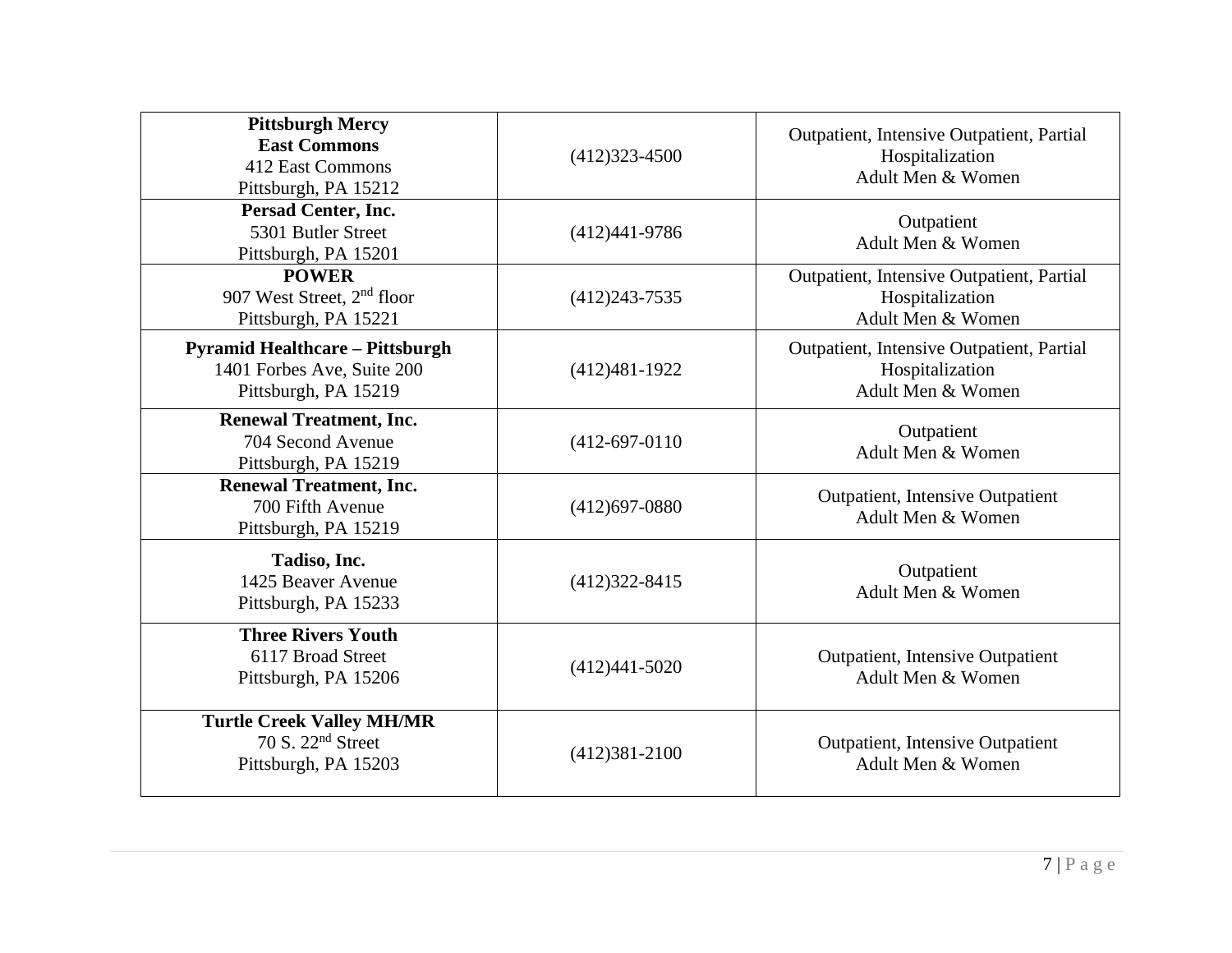| <b>White Deer Run Cove Forge</b><br>Williamsburg<br>202 Cove Forge Road<br>Williamsburg, PA 16693                                                                                    | $(814)832 - 2121$ | Partial Hospitalization<br>Adult Men & Women                                      |
|--------------------------------------------------------------------------------------------------------------------------------------------------------------------------------------|-------------------|-----------------------------------------------------------------------------------|
| <b>White Deer Run Cove Forge</b><br>Pittsburgh<br>2500 Jane Street<br>Pittsburgh, PA 15203                                                                                           | $(412)431-3363$   | Outpatient, Intensive Outpatient, Partial<br>Hospitalization<br>Adult Men & Women |
| <b>White Deer Run Cove Forge</b><br>Williamsport<br>901 Westminster Drive<br>Williamsport, PA 17701                                                                                  | $(570)321-6127$   | Partial Hospitalization<br>Adult Men & Women                                      |
| <b>WPIC</b><br><b>Center for Psychiatric &amp; Chemical</b><br><b>Dependency Services (CPCDS)</b><br>3501 Forbes Avenue, Oxford Bldg., 9 <sup>th</sup> Floor<br>Pittsburgh, PA 15213 | $(412)246 - 5935$ | <b>Outpatient, Intensive Outpatient</b><br>Adult Men & Women                      |
| <b>WPIC</b><br><b>Narcotic Addiction Treatment Program</b><br>(NATP)<br>225 Penn Avenue<br>Pittsburgh, PA 15221                                                                      | $(412)864 - 5300$ | <b>Outpatient, Intensive Outpatient</b><br>Adult Men & Women                      |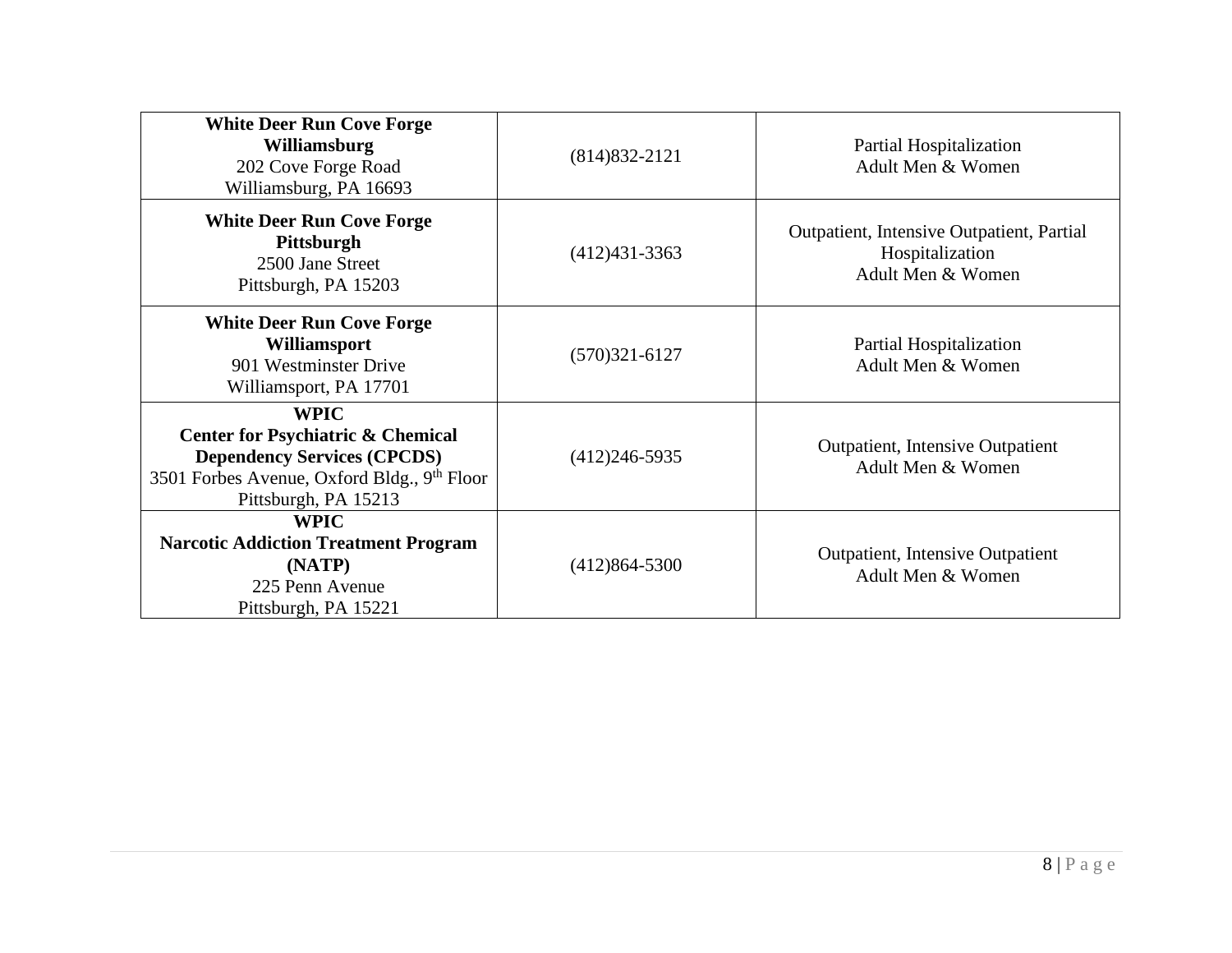## **Residential / Rehab Treatment**

*Long-Term Residential Treatment, Short Term Residential Treatment*

| Facility Name & Address                                                                                                            | <b>Facility Telephone Number</b> | Services Offered & Population Served                         |
|------------------------------------------------------------------------------------------------------------------------------------|----------------------------------|--------------------------------------------------------------|
| <b>Allegheny County Treatment Alternative</b><br><b>Program for Offenders (Men)</b><br>2410 Fifth Avenue<br>Pittsburgh, PA 15213   | $(412)$ 535-4343                 | Long Term Residential Treatment<br><b>Adult Men</b>          |
| <b>Allegheny County Treatment Alternative</b><br><b>Program for Offenders (Women)</b><br>3342 Fifth Avenue<br>Pittsburgh, PA 15213 | $(412)$ 535-4343                 | Long Term Residential Treatment<br><b>Adult Women</b>        |
| Alpha House, Inc.<br>435-437 Shady Avenue<br>Pittsburgh, PA 15206                                                                  | $(412)363-4220$                  | Long & Short Term Residential Treatment<br>Adult Men & Women |
| <b>Cornell Abraxas I</b><br>165 Abraxas Road<br>Marienville, PA 16239                                                              | $(814)927-6615$                  | Long Term Residential Treatment<br>Adolescents               |
| <b>Ellen O'Brien Gaiser Addiction Center</b><br>165 Old Plank Road<br>Butler, PA 16001                                             | $(724)287 - 8205$                | Long & Short Term Residential Treatment<br>Adult Men & Women |
| Family Links, Inc.<br><b>Allentown</b><br>843 Climax Street<br>Pittsburgh, PA 15210                                                | $(412)924-0590$                  | Long Term Residential Treatment<br>Adult Men & Women         |
| <b>Gateway Rehabilitation Center</b><br><b>Aliquippa</b><br>100 Moffett Run Road<br>Aliquippa, PA 15001                            | $(724)378-4461$                  | <b>Short Term Residential Treatment</b><br>Adult Men & Women |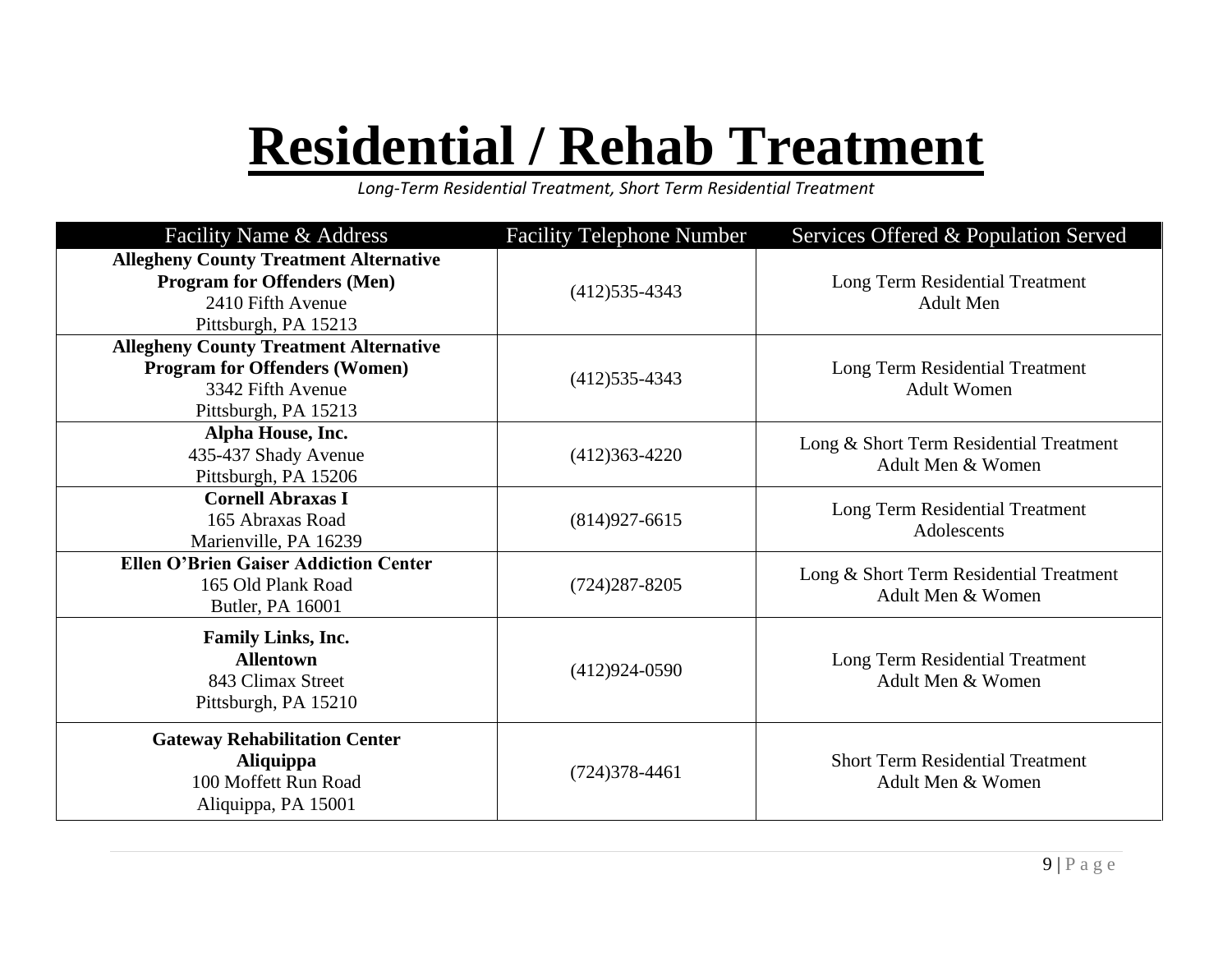| <b>Gateway Rehabilitation Center</b><br><b>Mount Pleasant</b><br>508 South Church Street<br>Mount Pleasant, PA 15666 | $(724)365 - 4020$ | Long & Short Term Residential Treatment<br><b>Adult Men</b>  |
|----------------------------------------------------------------------------------------------------------------------|-------------------|--------------------------------------------------------------|
| Gaudenzia Erie, Inc.<br><b>Crossroads</b><br>414 West Fifth Avenue<br>Erie, PA 16507                                 | $(814)459-4775$   | Long Term & Short Residential Treatment<br>Adult Men & Women |
| <b>Greenbriar Treatment Center</b><br>Washington<br>800 Manor Drive<br>Washington, PA 15301                          | $(724)225 - 9700$ | Long Term Residential Treatment<br>Adult Men & Women         |
| <b>Greenbriar Treatment Center</b><br>Waynesburg<br>350 Bonar Avenue<br>Waynesburg, PA 15370                         | $(724)993 - 4592$ | Long Term Residential Treatment<br>Adult Men & Women         |
| <b>Pyramid Healthcare, Inc.</b><br><b>Duncansville</b><br>1894 Plank Road<br>Duncansville, PA 16635                  | (888) 694-9996    | <b>Short Term Residential Treatment</b><br>Adult Men & Women |
| <b>Pyramid Healthcare, Inc.</b><br><b>Gibsonia</b> (Ridgeview)<br>4447 Gibsonia Road<br>Gibsonia, PA 15044           | $(724)443 - 3220$ | <b>Short Term Residential Treatment</b><br>Adolescents       |
| <b>Pyramid Healthcare, Inc.</b><br>Wilkinsburg<br>306 Penn Avenue<br>Wilkinsburg, PA 15221                           | $(412)241-5341$   | Long & Short Term Residential Treatment<br>Adult Men & Women |
| <b>Resources for Human Development (RHD) CORE</b><br>1800 West Street<br>Homestead, PA 15120                         | $(412)368 - 8067$ | Long Term Residential Treatment<br><b>Adult Men</b>          |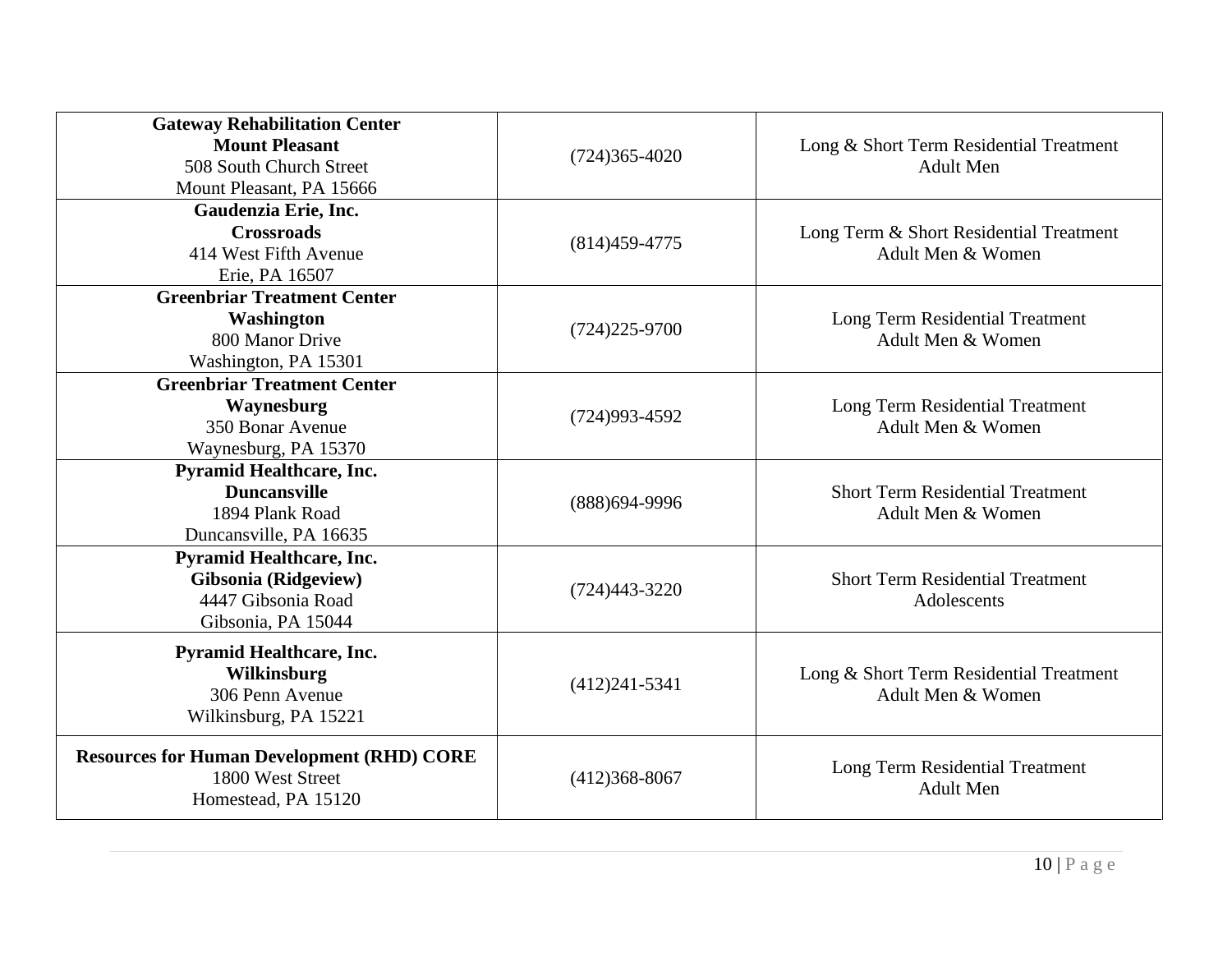| <b>Renewal Treatment, Inc.</b><br>704 Second Avenue<br>Pittsburgh, PA 15219                       | $(412)697 - 0106$ | Long Term Residential Treatment<br>Adult Men & Women           |
|---------------------------------------------------------------------------------------------------|-------------------|----------------------------------------------------------------|
| <b>Salvation Army</b><br><b>Harbor Light Center</b><br>865 West North Ave<br>Pittsburgh, PA 15233 | $(412)231-0500$   | Long Term Residential Treatment<br><b>Adult Men</b>            |
| <b>Sojourner House, Inc.</b><br>5460 Penn Avenue<br>Pittsburgh, PA 15206                          | $(412)441 - 7783$ | Long Term Residential Treatment<br>Women & Women w/ children   |
| <b>Summit Academy</b><br>839 Herman Road<br>Herman, PA 16039                                      | $(724)282 - 1995$ | Long Term Residential Treatment<br>Adolescents                 |
| <b>White Deer Run</b><br>Williamsburg<br>202 Cove Forge Road<br>Williamsburg, PA 16693            | $(814)832 - 2121$ | <b>Short Term Residential Treatment</b><br>Adult Men & Women   |
| <b>White Deer Run</b><br><b>New Perspectives</b><br>3030 Chestnut Street<br>Lebanon, PA 17042     | $(717)270-3900$   | <b>Short Term Residential Treatment</b><br>Adult Men & Women   |
| <b>White Deer Run</b><br><b>Allenwood</b><br>360 White Deer Run Rd.<br>Allenwood, PA 16693        | $(570)$ 538-2567  | <b>Short Term Residential Treatment</b><br>Adolescent          |
| <b>White Deer Run</b><br><b>Lancaster</b><br>35-55 N. West End Avenue<br>Lancaster, PA 17603      | $(717)396-0650$   | <b>Short Term Residential Treatment</b><br>Adult Men & Women   |
| <b>UPMC McKeesport</b><br>1500 Fifth Avenue<br>Pittsburgh, PA 15132                               | $(412)664 - 2000$ | <b>Hospital Based Inpatient Treatment</b><br>Adult Men & Women |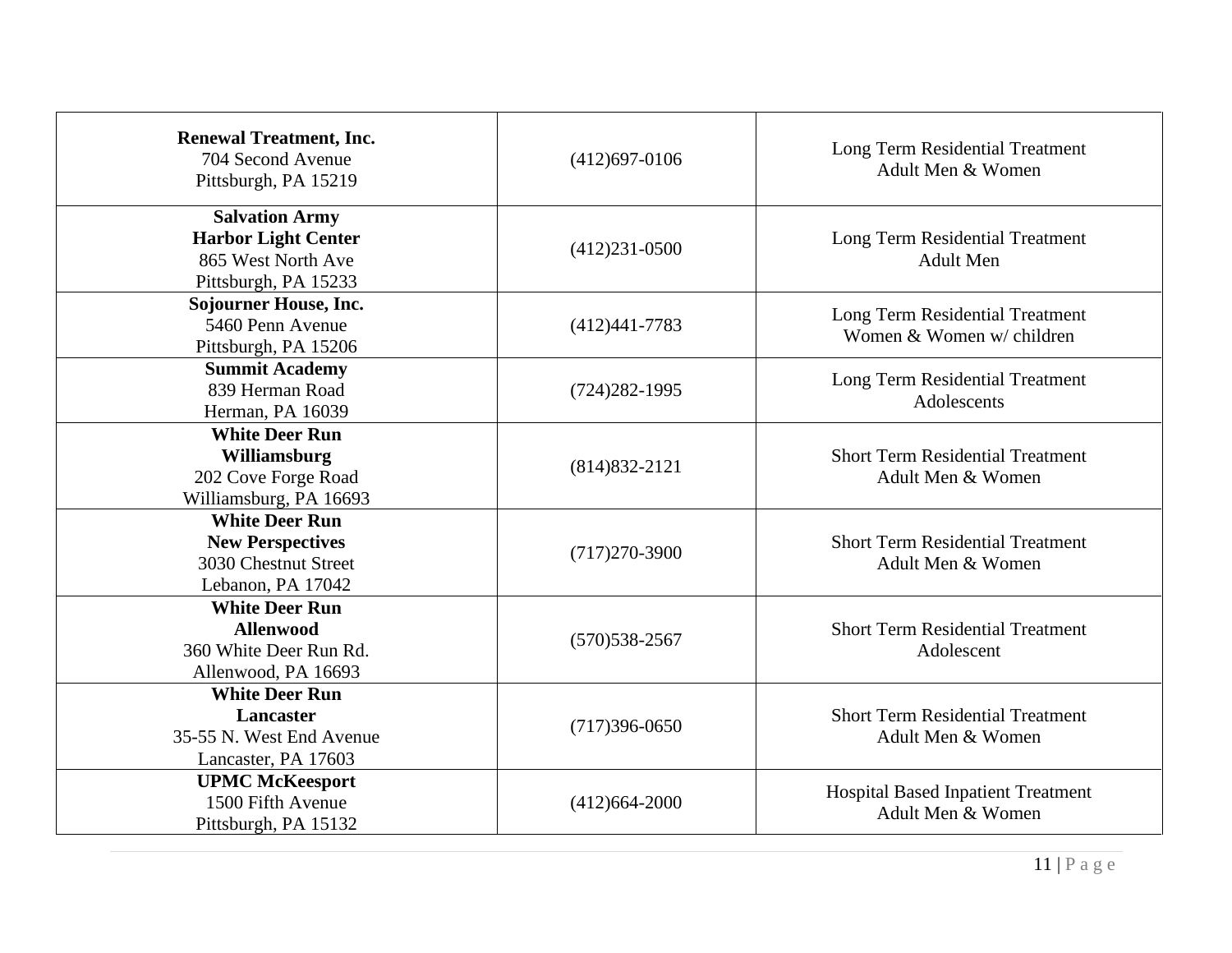## **Halfway House/Recovery Housing**

*Halfway House, Recovery House*

| Facility Name & Address                                                                                          | <b>Facility Telephone Number</b> | Services Offered & Population Served                    |
|------------------------------------------------------------------------------------------------------------------|----------------------------------|---------------------------------------------------------|
| <b>East End Cooperative Ministries</b><br>6140 Broad Street<br>Pittsburgh, PA 15206                              | $(412)361 - 5549$                | <b>Recovery Housing</b><br><b>Adult Men</b>             |
| <b>Family Links, Inc.</b><br>Frankstown<br>8930 Frankstown Road<br>Pittsburgh, PA 15235                          | $(412)924-0300$                  | <b>Recovery House</b><br><b>Adult Men Women</b>         |
| <b>Gateway Rehabilitation Center</b><br><b>Moffett</b><br>1215 $7th$ Avenue, Suite 313<br>Beaver Falls, PA 15010 | $(724)846-6145$                  | <b>Halfway House</b><br><b>Adult Men</b>                |
| Gateway<br><b>Tom Rutter House</b><br>100 Moffett Run Road<br>Aliquippa, PA 15001                                | $(724)378-4461$                  | <b>Halfway House</b><br><b>Adult Men</b>                |
| Gateway<br><b>CeCe's Place</b><br>426 George Street<br>Braddock, PA 15104                                        | $(724)378 - 5250$                | <b>Halfway House</b><br><b>Adult Women</b>              |
| Gaudenzia Erie, Inc.<br><b>Community House</b><br>521 West 7 <sup>th</sup> Street<br>Erie, PA 16502              | $(814)459-5853$                  | <b>Halfway House</b><br>Adult Women & Women w/ Children |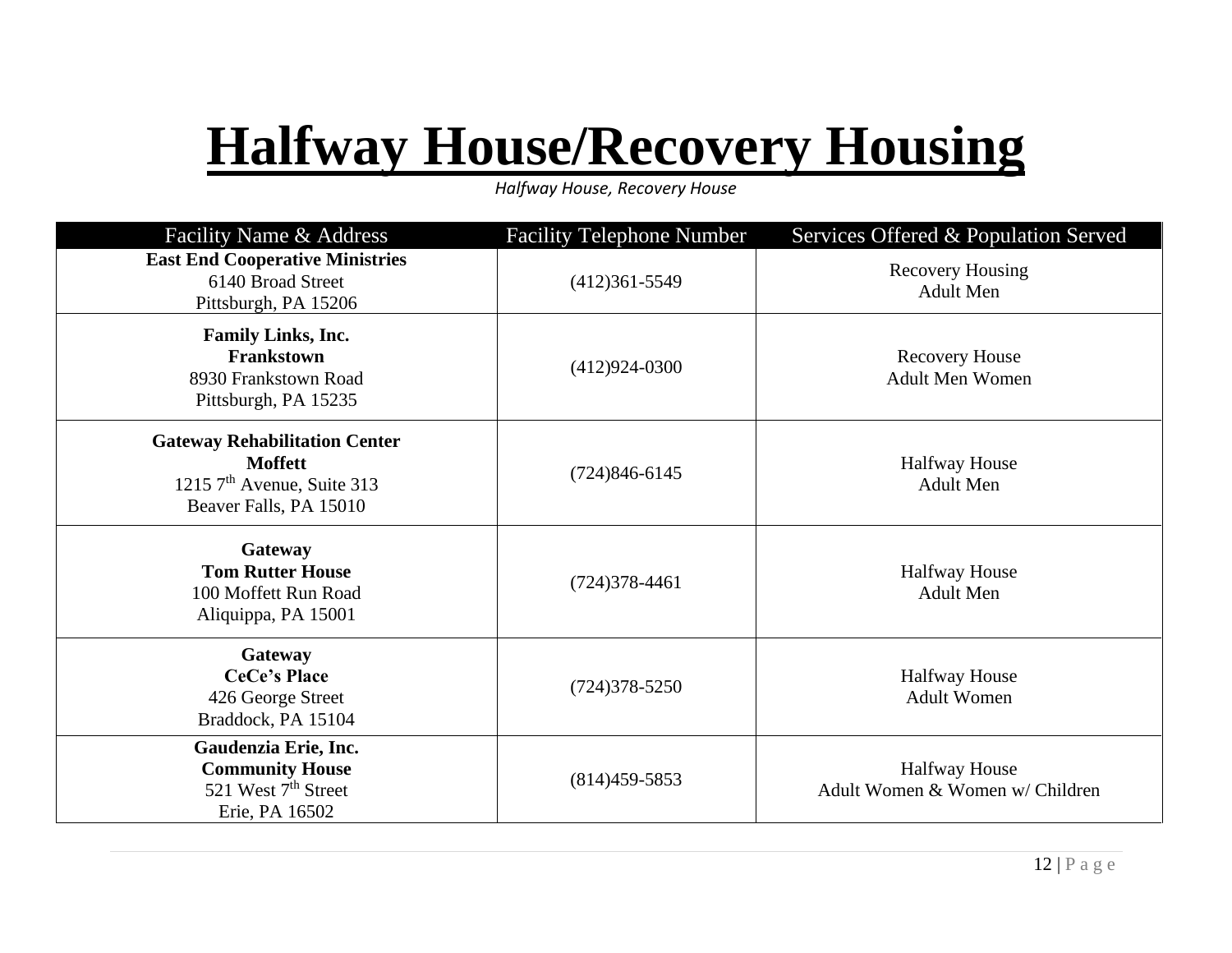| Gaudenzia Erie, Inc.<br><b>Daniel Snow House</b><br>361 West 5 <sup>th</sup> Street<br>Erie, PA 16507          | $(814)449 - 4775$ | <b>Halfway House</b><br><b>Adult Men</b>   |
|----------------------------------------------------------------------------------------------------------------|-------------------|--------------------------------------------|
| <b>Greenbriar</b><br><b>Lighthouse for Men</b><br>1820 Washington Road<br>Washington, PA 15301                 | $(724)531-6930$   | <b>Halfway House</b><br><b>Adult Men</b>   |
| Greenbriar<br><b>Lighthouse for Women</b><br>1633 Weirich Avenue<br>Washington, PA 15301                       | $(724)222 - 4753$ | <b>Halfway House</b><br><b>Adult Women</b> |
| <b>Highland House</b><br>312 Highland Avenue<br>New Castle, PA 16103                                           | $(724)$ 654-7760  | <b>Halfway House</b><br>Adult Men & Women  |
| PA Organization for Women in Early Recovery<br><b>P.O.W.E.R.</b><br>7445 Church Street<br>Pittsburgh, PA 15218 | $(412)271-0500$   | <b>Halfway House</b><br><b>Adult Women</b> |
| <b>Pyramid Healthcare, Inc.</b><br><b>Pine Ridge</b><br>13505 S. Eagle Valley Road<br><b>Tyrone, PA 16686</b>  | $(814)684-1373$   | <b>Halfway House</b><br><b>Adult Women</b> |
| <b>Pyramid Healthcare, Inc.</b><br><b>Gratitude House</b><br>901 Sixth Avenue<br>Altoona, PA 16602             | $(814)944 - 3035$ | <b>Halfway House</b><br><b>Adult Men</b>   |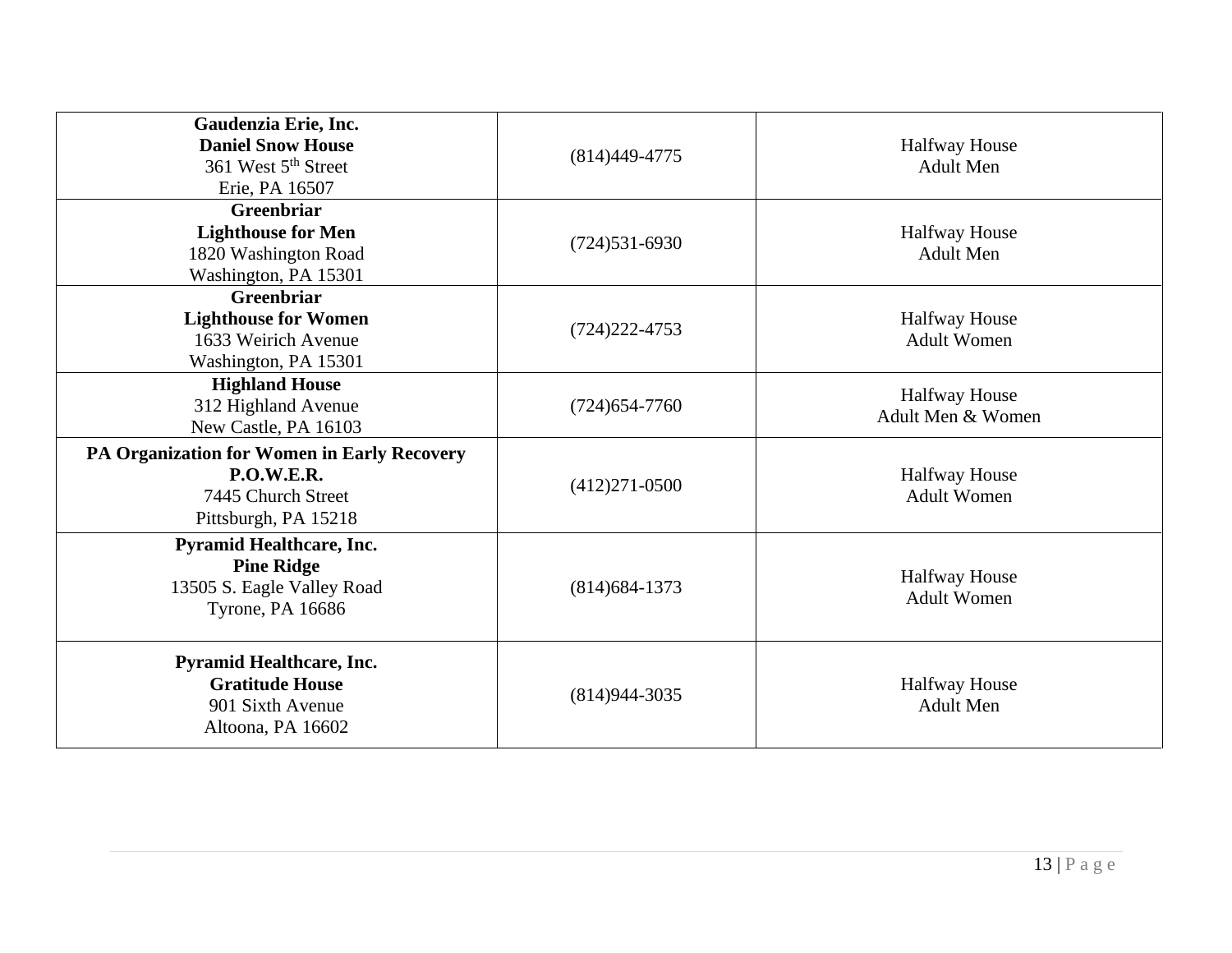| <b>Pyramid Healthcare, Inc.</b><br><b>Tradition House</b><br>830 Sixth Avenue<br>Altoona, PA 16602 | $(814)684-1373$ | <b>Halfway House</b><br><b>Adult Women</b> |
|----------------------------------------------------------------------------------------------------|-----------------|--------------------------------------------|
| <b>White Deer Cove Forge</b><br><b>Renewal Center</b><br>624 Broad Street<br>Johnstown, PA 15906   | $(814)539-0836$ | <b>Halfway House</b><br><b>Adult Men</b>   |
| <b>White Deer Cove Forge</b><br><b>New Directions</b><br>539 Main Street<br>Johnstown, PA 15901    | $(814)536-2071$ | <b>Halfway House</b><br><b>Adult Women</b> |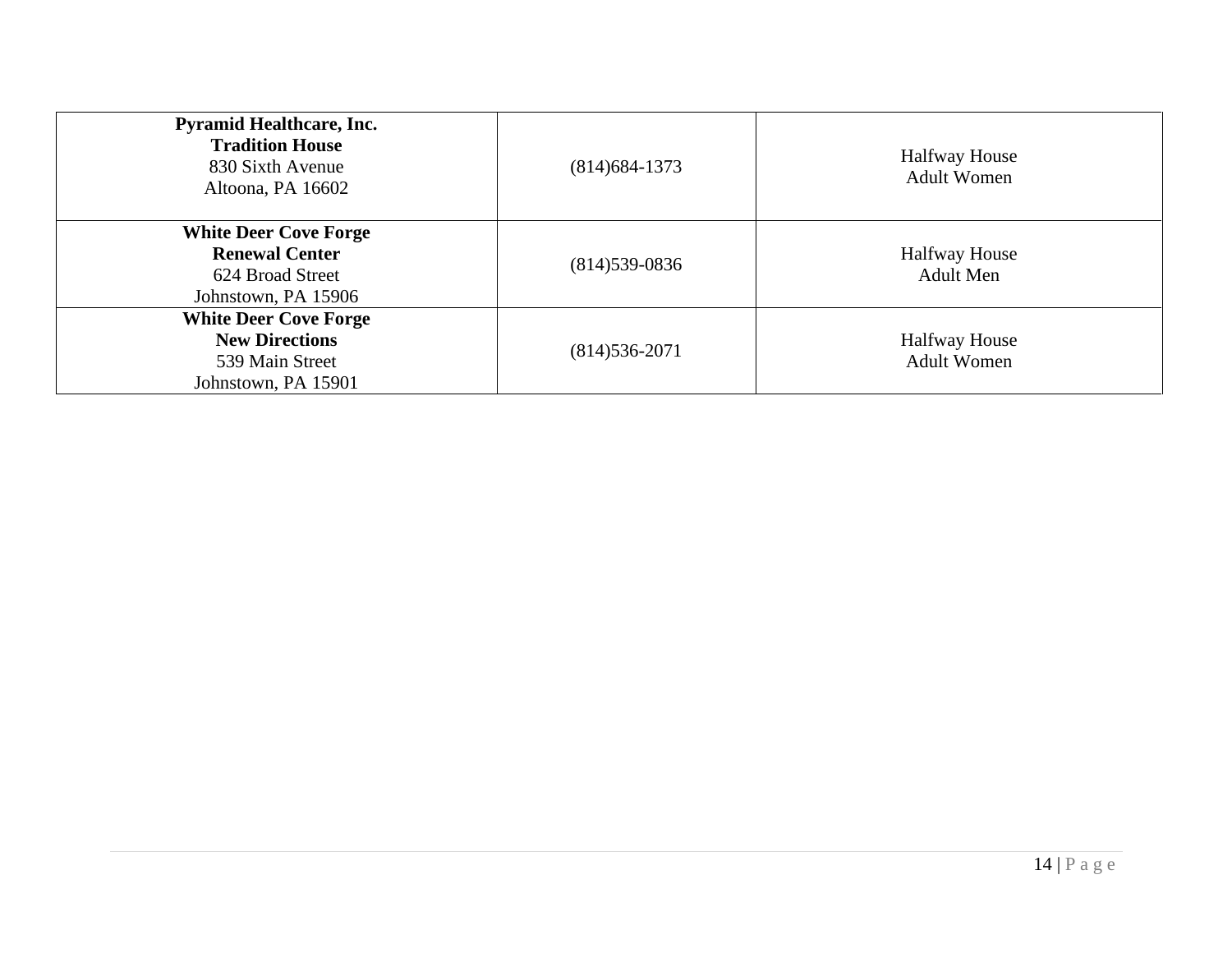## **Detoxification Treatment**

*Hospital-Based, Non-Hospital Based, & Ambulatory* 

| Facility Name & Address                                                                                              | <b>Facility Telephone Number</b> | Services Offered & Population Served                        |
|----------------------------------------------------------------------------------------------------------------------|----------------------------------|-------------------------------------------------------------|
| <b>Gateway Rehabilitation Center</b><br><b>Aliquippa</b><br>100 Moffett Run Road<br>Aliquippa, PA 15001              | $(724)378-4461$                  | Non-Hospital Based Detoxification<br>Adult Men & Women      |
| Gaudenzia Erie, Inc.<br><b>Crossroads</b><br>414 West 5 <sup>th</sup> Street<br>Erie, PA 16507                       | $(814)459-4775$                  | Non-Hospital Based Detoxification<br>Adult Men & Women      |
| <b>Gateway Rehabilitation Center</b><br><b>Mount Pleasant</b><br>508 South Church Street<br>Mount Pleasant, PA 15666 | $(724)365 - 4020$                | Long & Short Term Residential Treatment<br><b>Adult Men</b> |
| <b>Greenbriar Treatment Center</b><br>Washington<br>800 Manor Drive<br>Washington, PA 15301                          | $(724)225-9700$                  | Non-Hospital Based Detoxification<br>Adult Men & Women      |
| <b>Pyramid Healthcare, Inc.</b><br><b>Duncansville</b><br>1894 Plank Road<br>Duncansville, PA 16635                  | $(888)$ 694-9996                 | Non-Hospital Based Detoxification<br>Adult Men & Women      |
| <b>Pyramid Healthcare, Inc.</b><br><b>Wilkinsburg</b><br>306 Penn Avenue<br>Wilkinsburg, PA 15221                    | $(412)241-5341$                  | Non-Hospital Based Detoxification<br>Adult Men & Women      |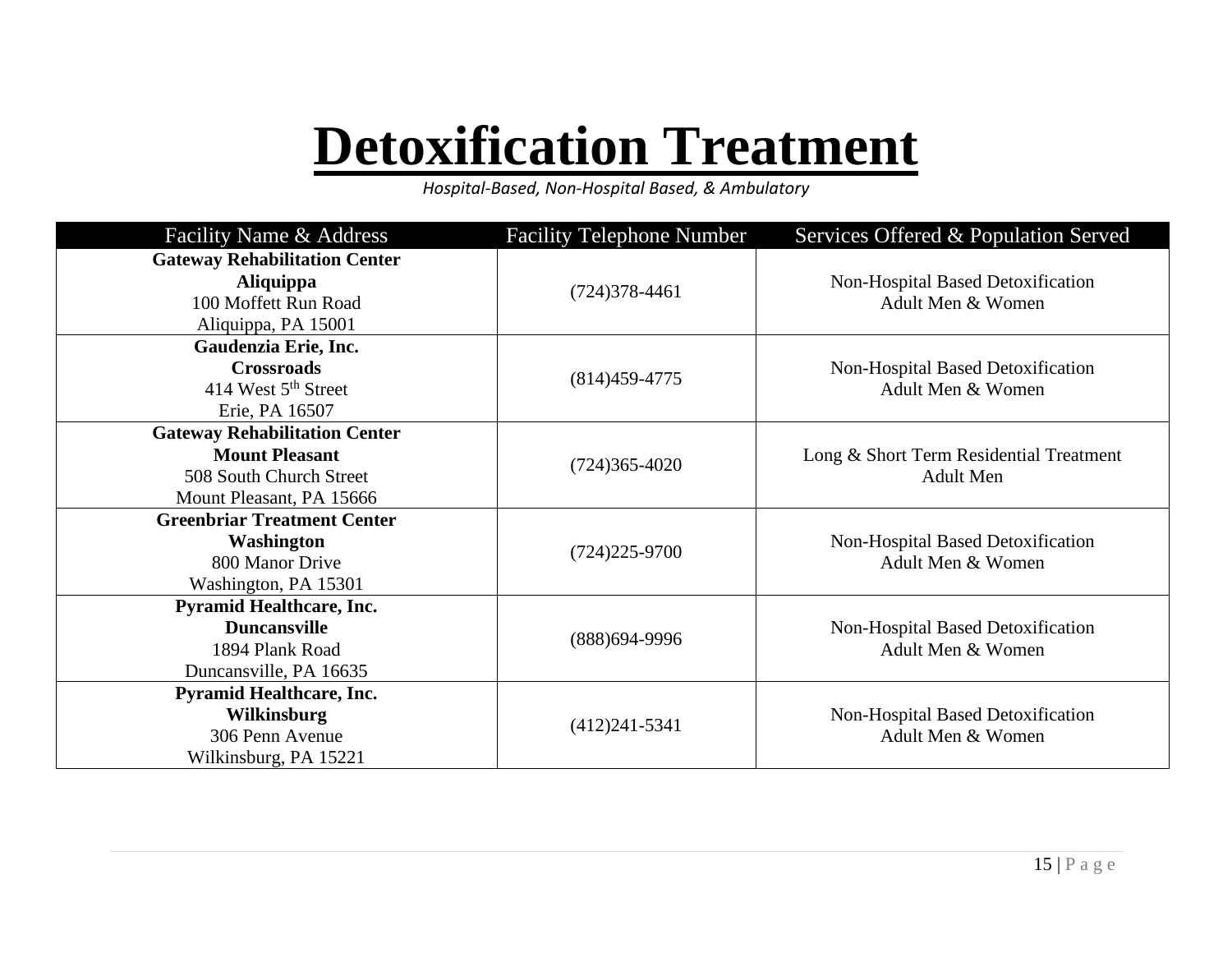| <b>UPMC McKeesport</b><br>1500 Fifth Avenue<br>Pittsburgh, PA 15132                                                                                                                                                                                                                          | $(412)664 - 2000$ | <b>Hospital Based Detoxification</b><br>Adult Men & Women                                                       |
|----------------------------------------------------------------------------------------------------------------------------------------------------------------------------------------------------------------------------------------------------------------------------------------------|-------------------|-----------------------------------------------------------------------------------------------------------------|
| <b>UPMC Mercy</b><br><b>Acute Medical Detoxification</b><br>1400 Locust Street<br>Pittsburgh, PA 15219                                                                                                                                                                                       | $(412)232 - 4080$ | <b>Hospital Based Detoxification</b>                                                                            |
| <b>WPIC</b><br><b>Addiction Medicine Services (AMS)</b><br><b>Center for Psychiatric &amp; Chemical Dependency</b><br><b>Services (CPCDS)</b><br>3501 Forbes Avenue, Oxford Building, 9 <sup>th</sup> floor<br>Pittsburgh, PA 15213<br>(detox evaluation completed @ Western Psych Hospital) | $(412)246-5910$   | <b>Ambulatory Detoxification</b><br>Adult Men & Women                                                           |
| <b>White Deer Run Cove Forge Williamsburg</b><br>202 Cove Forge Road<br>Williamsburg, PA 16693                                                                                                                                                                                               | $(814)832 - 2121$ | Non-Hospital Detox, Short Term Residential<br>Treatment, Partial Hospitalization<br><b>Adult Pregnant Women</b> |
| <b>White Deer Run Cove Forge</b><br><b>New Perspectives</b><br>3030 Chestnut Street<br>Lebanon, PA 17042                                                                                                                                                                                     | $(717)270-3900$   | Short Term Residential Treatment, Non-Hospital<br>Detoxification<br><b>Adult Pregnant Women</b>                 |
| <b>White Deer Run</b><br><b>Allenwood</b><br>360 White Deer Run Rd.<br>Allenwood, PA 16693                                                                                                                                                                                                   | $(570)$ 538-2567  | Short Term Residential Treatment, Non-Hospital<br>Detoxification<br>Adult Men & Women                           |
| <b>White Deer Run</b><br>Lancaster<br>35-55 N. West End Avenue<br>Lancaster, PA 17603                                                                                                                                                                                                        | $(717)396-0650$   | <b>Short Term Residential Treatment</b><br>Adult Men & Women                                                    |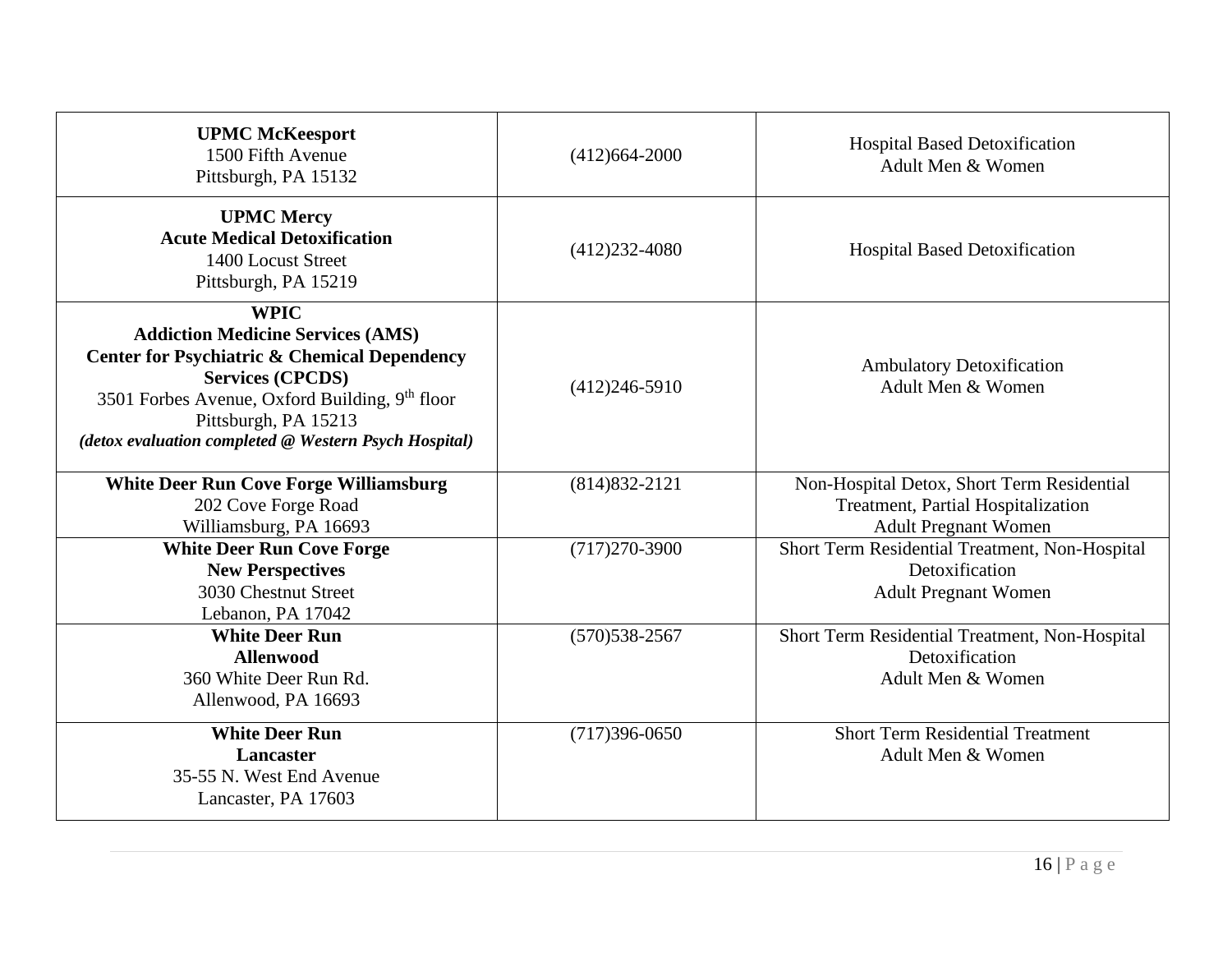## **Medication Assisted Treatment (MAT)**

*Drug & Alcohol treatment providers who provide* 

*Medication Assisted Treatment (Suboxone, Methadone Maintenance, & Vivatrol)*

**Medication-Assisted Treatment Locator [www.ahci.org/mat/](http://www.ahci.org/mat/)**

| Facility Name & Address                                                                                        | <b>Facility Telephone Number</b> | Services Offered & Population Served                                                          |
|----------------------------------------------------------------------------------------------------------------|----------------------------------|-----------------------------------------------------------------------------------------------|
| <b>Jade Wellness</b><br><b>Monroeville</b><br>4105 Monroeville Blvd.<br>Monroeville, PA 15146                  | $(412)380-0100$                  | <b>Outpatient, Intensive Outpatient</b><br>Suboxone & Vivatrol<br>Adult Men & Women           |
| <b>Jade Wellness</b><br><b>Southside</b><br>809 Bingham Street<br>Pittsburgh, PA 15203                         | $(412)380-0100$                  | Outpatient, Intensive Outpatient<br>Suboxone & Vivatrol<br>Adult Men & Women                  |
| <b>Jade Wellness</b><br>Wexford<br>101 N. Meadows Drive, Ste. 234<br>Wexford, PA 15090                         | $(412)380-0100$                  | <b>Outpatient, Intensive Outpatient</b><br>Suboxone & Vivatrol<br>Adult Men & Women           |
| <b>Pyramid Healthcare – Pittsburgh</b><br>1401 Forbes Ave, Suite 200<br>Pittsburgh, PA 15219                   | $(412)481-1922$                  | Outpatient, Intensive Outpatient, Partial<br>Hospitalization<br>Suboxone<br>Adult Men & Women |
| <b>Renewal Treatment, Inc.</b><br>704 Second Avenue<br>Pittsburgh, PA 15219                                    | $(412)697 - 0110$                | <b>Outpatient, Long Term Residential Treatment</b><br>Vivatrol<br>Adult Men & Women           |
| Tadiso, Inc.<br>1425 Beaver Avenue<br>Pittsburgh, PA 15233                                                     | $(412)322 - 8415$                | Outpatient<br><b>Methadone Maintenance</b><br>Adult Men & Women                               |
| <b>WPIC</b><br><b>Narcotic Addiction Treatment Program (NATP)</b><br>6714 Kelly Street<br>Pittsburgh, PA 15208 | $(412)864 - 5300$                | Outpatient, Intensive Outpatient<br><b>Methadone Maintenance</b><br>Adult Men & Women         |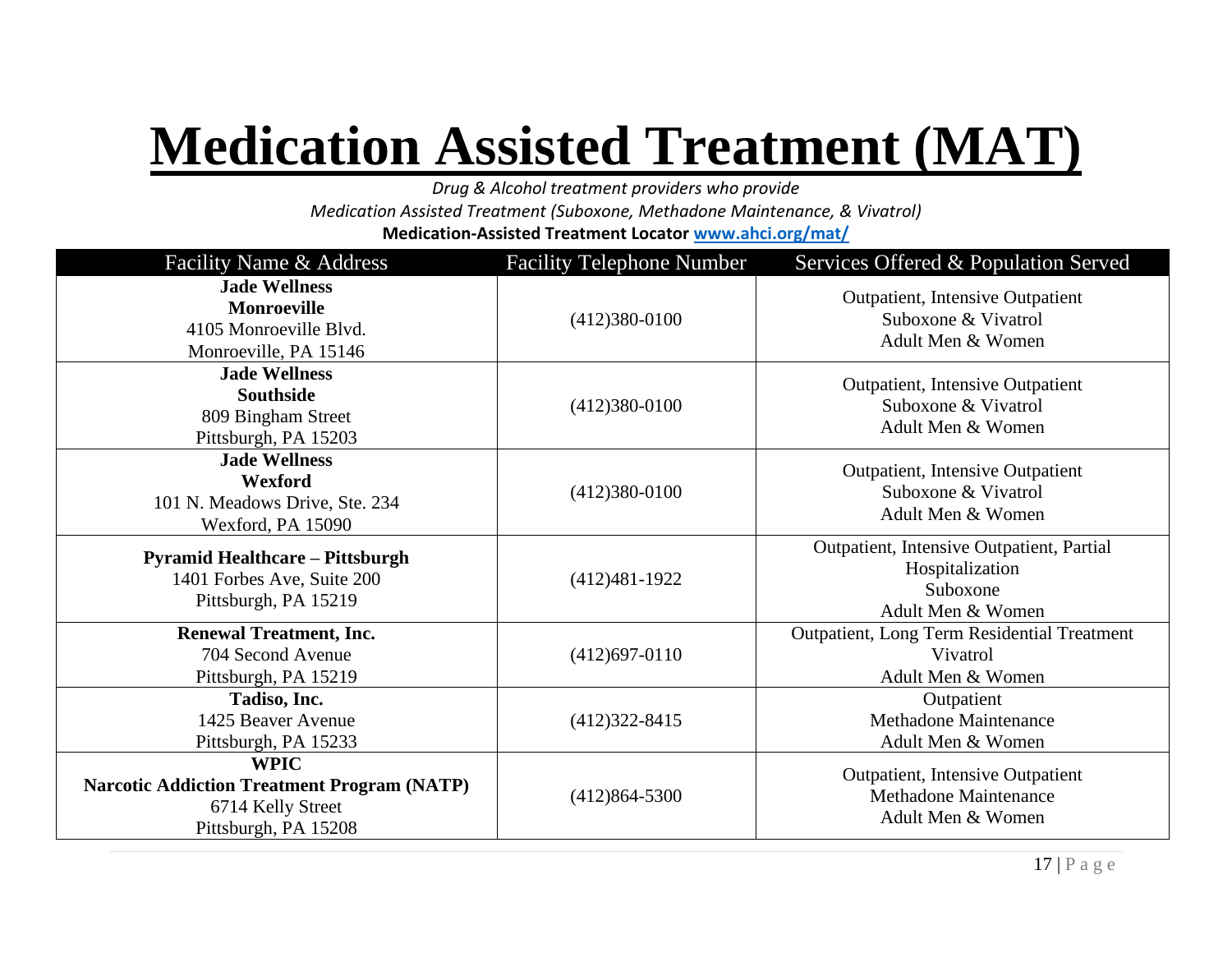### **Treatment Services for Pregnant & New Mothers**

*Drug and alcohol treatment services geared toward expectant and new mothers*

| Facility Name & Address                                                                                           | <b>Facility Telephone Number</b> | Services Offered & Population Served                                                        |
|-------------------------------------------------------------------------------------------------------------------|----------------------------------|---------------------------------------------------------------------------------------------|
| <b>Alpha House</b><br>435-437 Shady Avenue<br>Pittsburgh, PA 15206                                                | $(412)363-4220$                  | <b>Outpatient, Long Term Residential</b><br><b>Adult Pregnant Women</b>                     |
| <b>Ellen O'Brien Gaiser Addiction Center</b><br>165 Old Plank Road<br>Butler, PA 16001                            | $(724)287 - 8205$                | Long Term Residential Treatment<br><b>Adult Pregnant Women</b>                              |
| <b>Family Links, Inc.</b><br><b>Allentown</b><br>843 Climax Street<br>Pittsburgh, PA 15210                        | $(412)381 - 8230$                | Long Term Residential Treatment<br><b>Adult Pregnant Women</b>                              |
| <b>Family Links, Inc.</b><br>250 Shady Avenue<br>Pittsburgh, PA 15206                                             | $(412)924-0385$                  | Outpatient, Intensive Outpatient, Partial<br>Hospitalization<br><b>Adult Pregnant Women</b> |
| <b>Gateway Rehabilitation Center</b><br><b>Allegheny Valley</b><br>1360 Old Freeport Road<br>Pittsburgh, PA 15238 | $(412)936 - 7077$                | Outpatient, Intensive Outpatient, Partial<br>Hospitalization<br><b>Adult Pregnant Women</b> |
| <b>Gateway Rehabilitation Center</b><br><b>Aliquippa</b><br>100 Moffett Run Road<br>Aliquippa, PA 15001           | $(724)378-4461$                  | <b>Short Term Residential Treatment</b><br><b>Adult Pregnant Women</b>                      |
| <b>Gateway Rehabilitation Center</b><br>Greensburg<br>212 Outlet Way<br>Greensburg, PA 15601                      | $(724)853 - 7300$                | Outpatient, Intensive Outpatient, Partial<br>Hospitalization<br><b>Adult Pregnant Women</b> |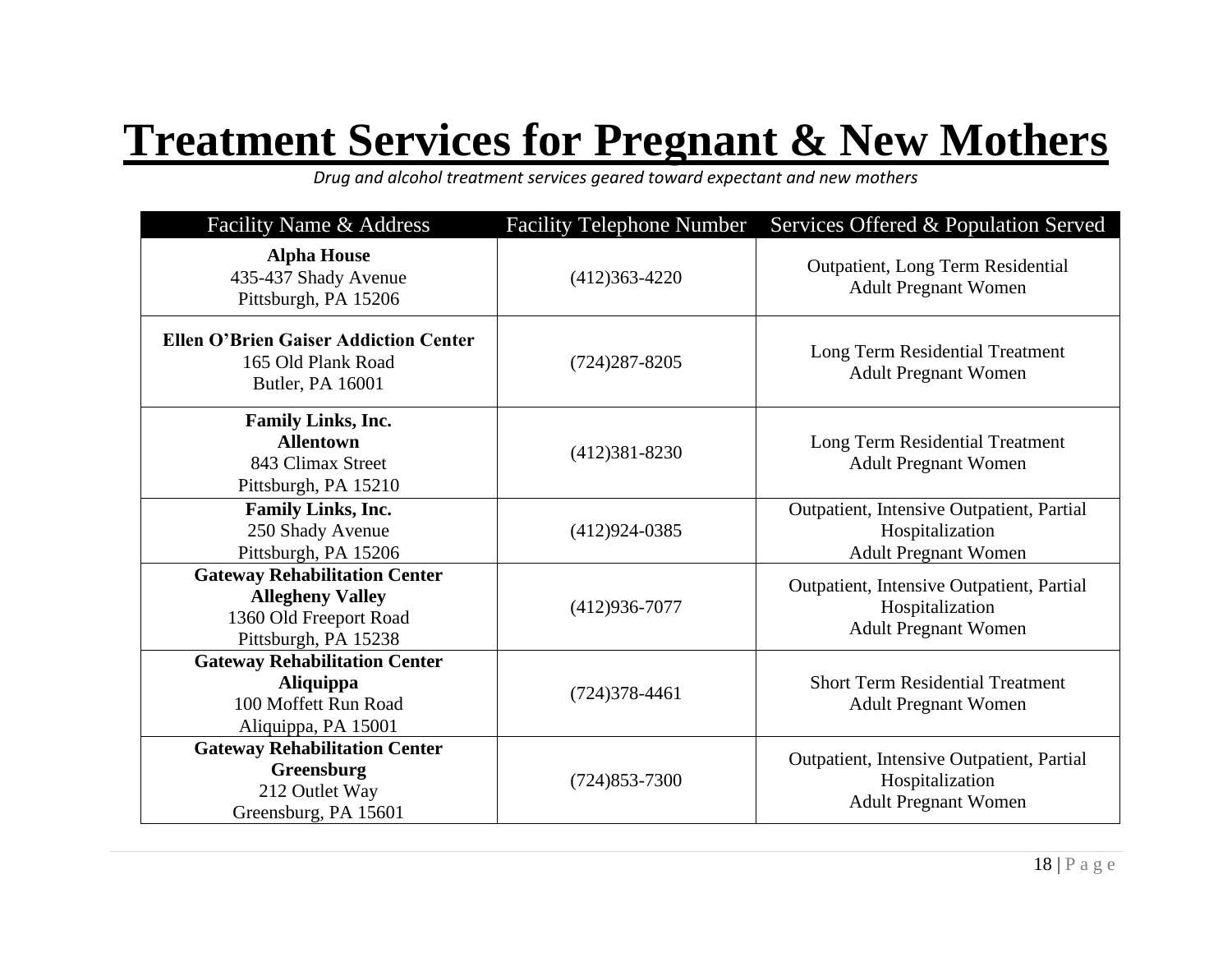| <b>Gateway Rehabilitation Center</b><br><b>Greentree</b><br>1016 Greentree Road<br>Pittsburgh, PA 15220                             | $(412)928-5940$      | Outpatient, Intensive Outpatient, Partial<br>Hospitalization<br><b>Adult Pregnant Women</b> |
|-------------------------------------------------------------------------------------------------------------------------------------|----------------------|---------------------------------------------------------------------------------------------|
| <b>Gateway Rehabilitation Center</b><br><b>North Hills</b><br>1659 Route 228<br>Cranberry Twp., PA 16066                            | $(724)776 - 4844$    | Outpatient, Intensive Outpatient, Partial<br>Hospitalization<br><b>Adult Pregnant Women</b> |
| <b>Gateway Rehabilitation Center</b><br><b>Squirrel Hill</b><br>5816-18 Forbes Avenue<br>Pittsburgh, PA 15217                       | $(412)697 - 0928$    | Outpatient, Intensive Outpatient, Partial<br>Hospitalization<br><b>Adult Pregnant Women</b> |
| Gaudenzia Erie, Inc.<br>(Former Wylie Ave.)<br>2203 Centre Avenue<br>Pittsburgh, PA 15219                                           | $(412)263 - 2764$    | Outpatient<br><b>Adult Pregnant Women</b>                                                   |
| Gaudenzia Erie, Inc.<br><b>Crossroads</b><br>414 West Fifth Avenue<br>Erie, PA 16507                                                | $(814)459-4775$      | Long Term & Short Residential Treatment<br><b>Adult Pregnant Women</b>                      |
| Gaudenzia Erie, Inc.<br><b>Community House</b><br>521 West Seventh Street<br>Erie, PA 16502                                         | $(814)459-5853$      | Long Term Residential Treatment<br><b>Adult Pregnant Women</b>                              |
| Gaudenzia Erie, Inc.<br><b>Centre Avenue</b><br>2012 Centre Avenue<br>Pittsburgh, PA 15219                                          | $(412)224-2962$      | Long Term Residential Treatment<br><b>Adult Pregnant Women</b>                              |
| <b>Greenbriar Treatment Center</b><br><b>New Kensington</b><br>701 Fourth Avenue, 2 <sup>nd</sup> Floor<br>New Kensington, PA 15068 | $(724) - 339 - 7180$ | Outpatient, Partial Hospitalization<br><b>Adult Pregnant Women</b>                          |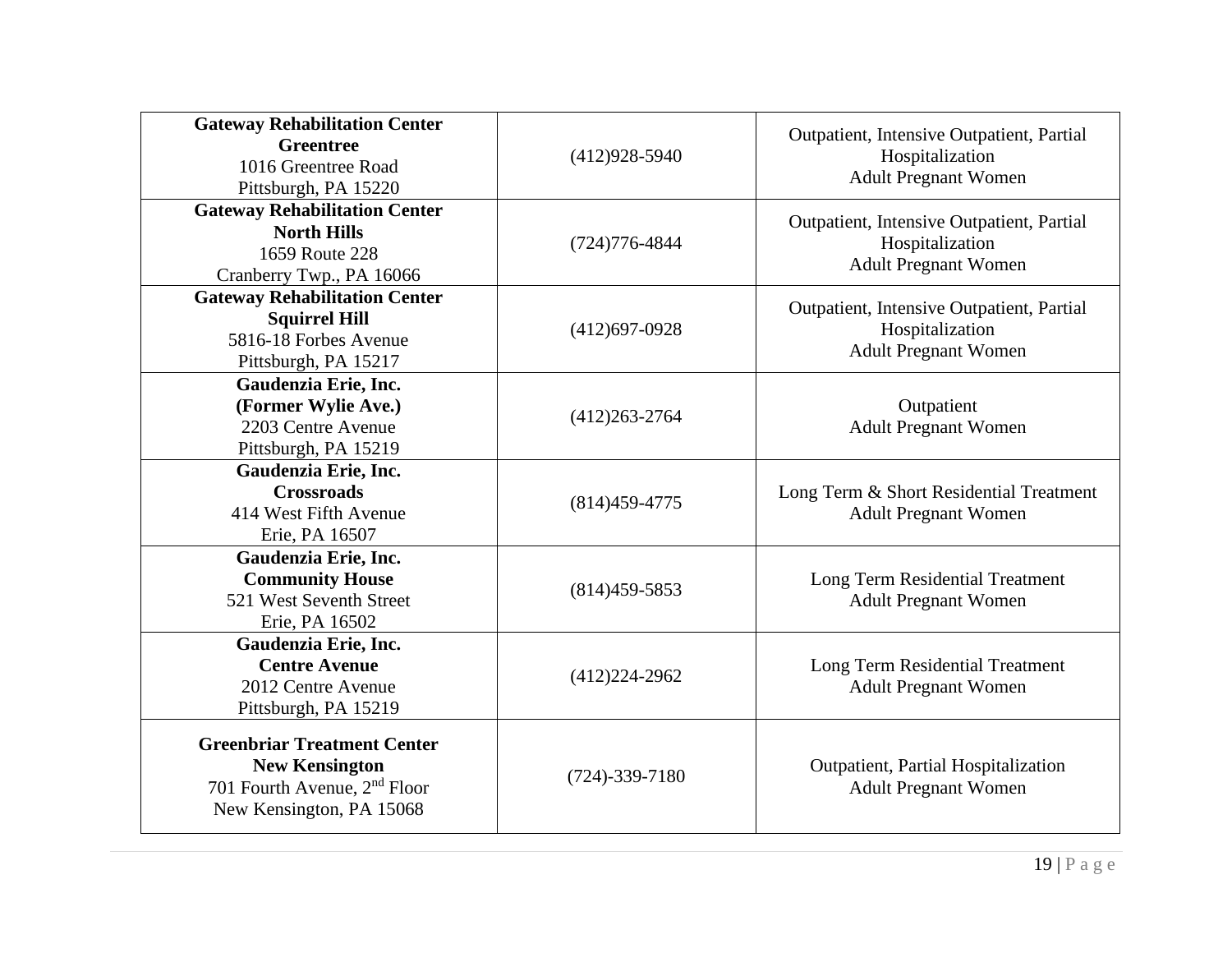| <b>Greenbriar Treatment Center</b><br><b>Robinson</b><br>4955 Steubenville Pike, Twin Towers, Suite<br>365<br>Pittsburgh, PA 15205 | $(412)788 - 6292$ | Outpatient, Partial Hospitalization<br><b>Adult Pregnant Women</b>     |
|------------------------------------------------------------------------------------------------------------------------------------|-------------------|------------------------------------------------------------------------|
| <b>Greenbriar Treatment Center</b><br>Pittsburgh<br>19281/2 Murray Avenue<br>Pittsburgh, PA 15217                                  | $(412)421-4311$   | Outpatient, Partial Hospitalization<br><b>Adult Pregnant Women</b>     |
| <b>Greenbriar Treatment Center</b><br><b>South Hills</b><br>101 Towne Square Way, Suite 221<br>Brentwood, PA 15227                 | $(412)885 - 7180$ | Outpatient, Partial Hospitalization<br><b>Adult Pregnant Women</b>     |
| <b>Greenbriar Treatment Center</b><br>Washington<br>800 Manor Drive<br>Washington, PA 15301                                        | $(724)225 - 9700$ | Long Term Residential Treatment<br>Adult Men & Women                   |
| <b>Greenbriar Treatment Center</b><br>Wexford<br>6200 Brooktree Road, Suite 210<br>Wexford, PA 15090                               | $(724)934 - 8435$ | Outpatient, Partial Hospitalization<br><b>Adult Pregnant Women</b>     |
| <b>Holy Family Institute</b><br>8235 Ohio River Blvd.<br>Pittsburgh, PA 15202                                                      | $(412)766 - 9020$ | Outpatient<br><b>Adult Pregnant Women</b>                              |
| <b>Jade Wellness</b><br><b>Monroeville</b><br>4105 Monroeville Blvd.<br>Monroeville, PA 15146                                      | $(412)380-0100$   | <b>Outpatient, Intensive Outpatient</b><br><b>Adult Pregnant Women</b> |
| <b>Jade Wellness</b><br><b>Southside</b><br>809 Bingham Street<br>Pittsburgh, PA 15203                                             | $(412)380-0100$   | Outpatient, Intensive Outpatient<br><b>Adult Pregnant Women</b>        |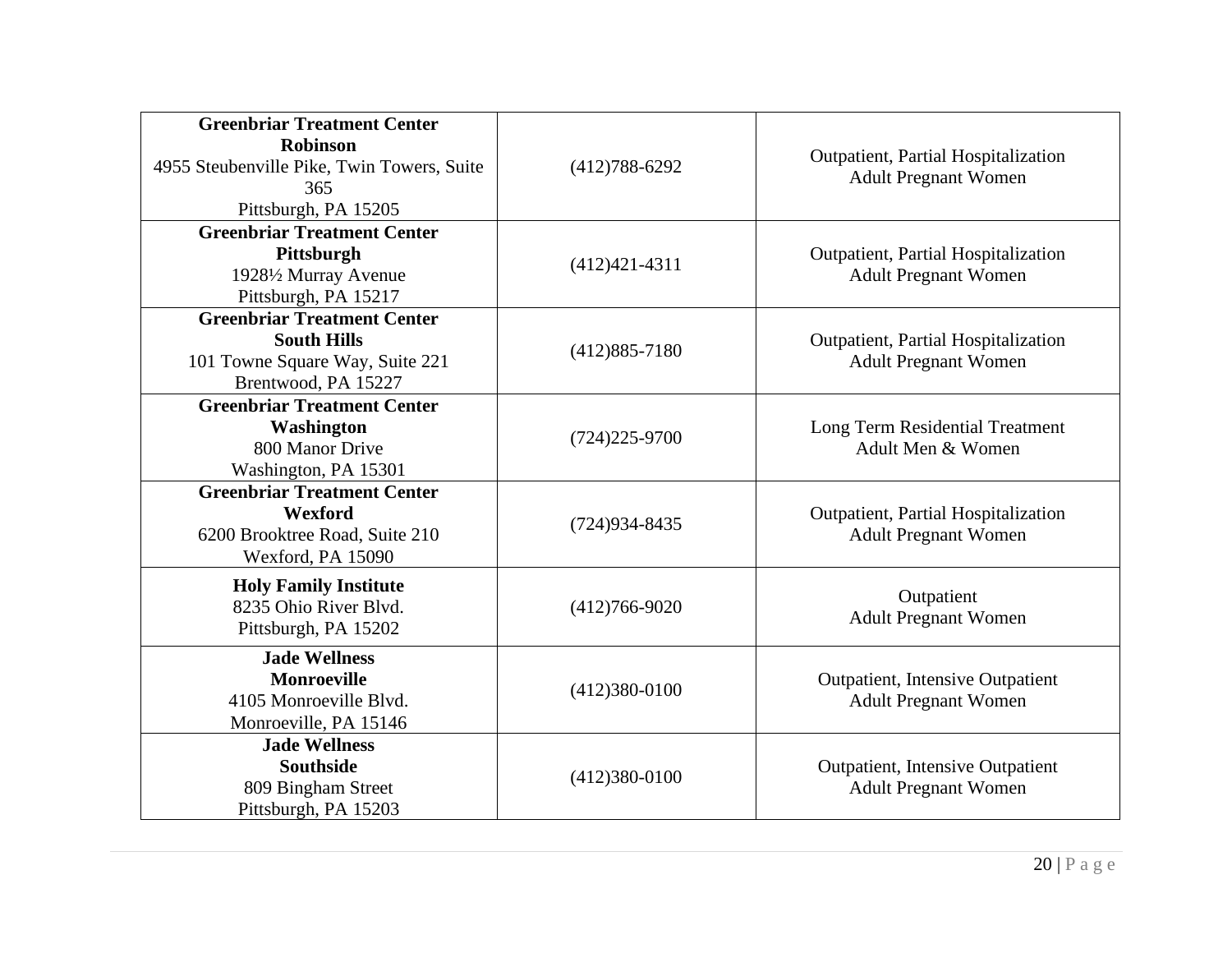| <b>Jade Wellness</b><br>Wexford<br>101 N. Meadows Drive, Ste. 234<br>Wexford, PA 15090       | $(412)380-0100$   | <b>Outpatient, Intensive Outpatient</b><br><b>Adult Pregnant Women</b>                      |
|----------------------------------------------------------------------------------------------|-------------------|---------------------------------------------------------------------------------------------|
| <b>Pittsburgh Mercy</b><br>South 9th Street<br>330 South 9th Street<br>Pittsburgh, PA 15203  | $(412)488-4040$   | Outpatient, Intensive Outpatient, Partial<br>Hospitalization<br><b>Adult Pregnant Women</b> |
| <b>Pittsburgh Mercy</b><br><b>East Commons</b><br>412 East Commons<br>Pittsburgh, PA 15212   | $(412)323 - 4500$ | Outpatient, Intensive Outpatient, Partial<br>Hospitalization<br><b>Adult Pregnant Women</b> |
| <b>Mon Yough Community Services, Inc.</b><br>335 Shaw Ave<br>McKeesport, PA 15132            | $(412)675 - 8855$ | Outpatient, Intensive Outpatient, Partial<br>Hospitalization<br><b>Adult Pregnant Women</b> |
| Persad Center, Inc.<br>5301 Butler Street<br>Pittsburgh, PA 15201                            | $(412)441-9786$   | Outpatient<br><b>Adult Pregnant Women</b>                                                   |
| <b>POWER</b><br>7445 Church Street<br>Pittsburgh, PA 15218                                   | $(412)271 - 0500$ | <b>Halfway House</b><br><b>Adult Pregnant Women</b>                                         |
| <b>POWER</b><br>907 West Street, 2 <sup>nd</sup> Floor<br>Pittsburgh, PA 15221               | $(412)243 - 7535$ | Outpatient, Intensive Outpatient, Partial<br>Hospitalization<br><b>Adult Pregnant Women</b> |
| <b>Pyramid Healthcare - Pittsburgh</b><br>1401 Forbes Ave, Suite 200<br>Pittsburgh, PA 15219 | $(412)481-1922$   | Outpatient, Intensive Outpatient, Partial<br>Hospitalization<br>Adult Men & Women           |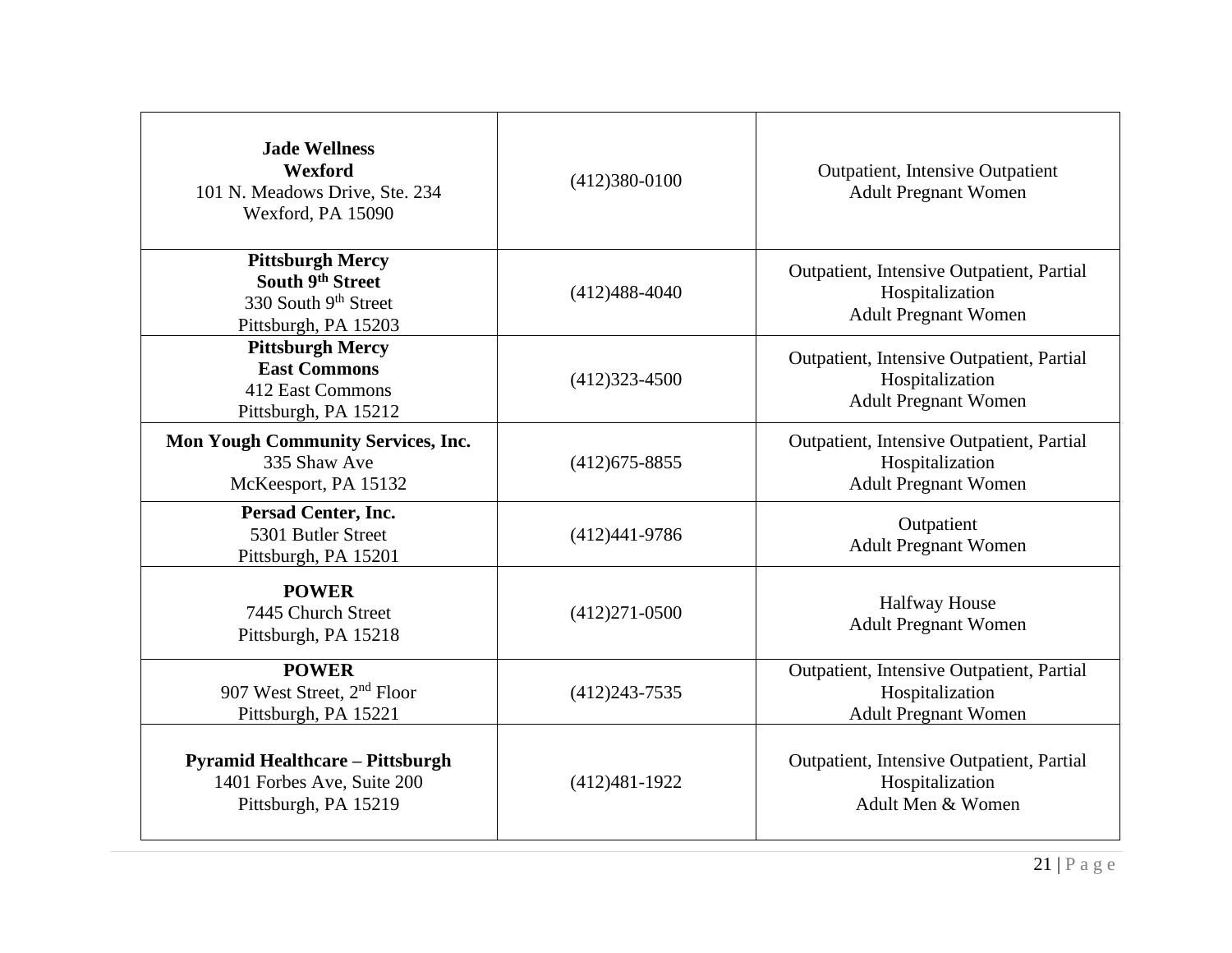| <b>Pyramid Healthcare</b><br>Wilkinsburg<br>306 Penn Avenue<br>Pittsburgh, PA 15221                        | $(412)241-5341$   | Long & Short Term Residential Treatment<br><b>Adult Pregnant Women</b> |
|------------------------------------------------------------------------------------------------------------|-------------------|------------------------------------------------------------------------|
| <b>Pyramid Healthcare, Inc.</b><br><b>Duncansville</b><br>1894 Plank Road<br>Duncansville, PA 16635        | (888) 694-9996    | <b>Short Term Residential Treatment</b><br>Adult Men & Women           |
| <b>Pyramid Healthcare, Inc.</b><br><b>Gibsonia</b> (Ridgeview)<br>4447 Gibsonia Road<br>Gibsonia, PA 15044 | $(724)443 - 3220$ | <b>Short Term Residential Treatment</b><br>Adolescents                 |
| <b>Renewal Treatment, Inc.</b><br>704 Second Avenue<br>Pittsburgh, PA 15219                                | $(412-697-0110)$  | Outpatient<br><b>Adult Pregnant Women</b>                              |
| <b>Renewal Treatment, Inc.</b><br>700 Fifth Avenue<br>Pittsburgh, PA 15219                                 | $(412)697 - 0880$ | <b>Outpatient, Intensive Outpatient</b><br><b>Adult Pregnant Women</b> |
| <b>Sojourner House, Inc.</b><br>5460 Penn Avenue<br>Pittsburgh, PA 15206                                   | $(412)441 - 7783$ | Long Term Residential Treatment<br><b>Adult Pregnant Women</b>         |
| Tadiso, Inc.<br>1425 Beaver Avenue<br>Pittsburgh, PA 15233                                                 | $(412)322 - 8415$ | Outpatient<br><b>Adult Pregnant Women</b>                              |
| <b>TCV Community Services</b><br>70 S. 22 <sup>nd</sup> Street<br>Pittsburgh, PA 15203                     | $(412)381 - 2100$ | <b>Outpatient, Intensive Outpatient</b><br><b>Adult Pregnant Women</b> |
| <b>UPMC McKeesport</b><br>1500 Fifth Avenue<br>Pittsburgh, PA 15132                                        | $(412)664 - 2000$ | <b>Hospital Based Detoxification</b><br>Adult Men & Women              |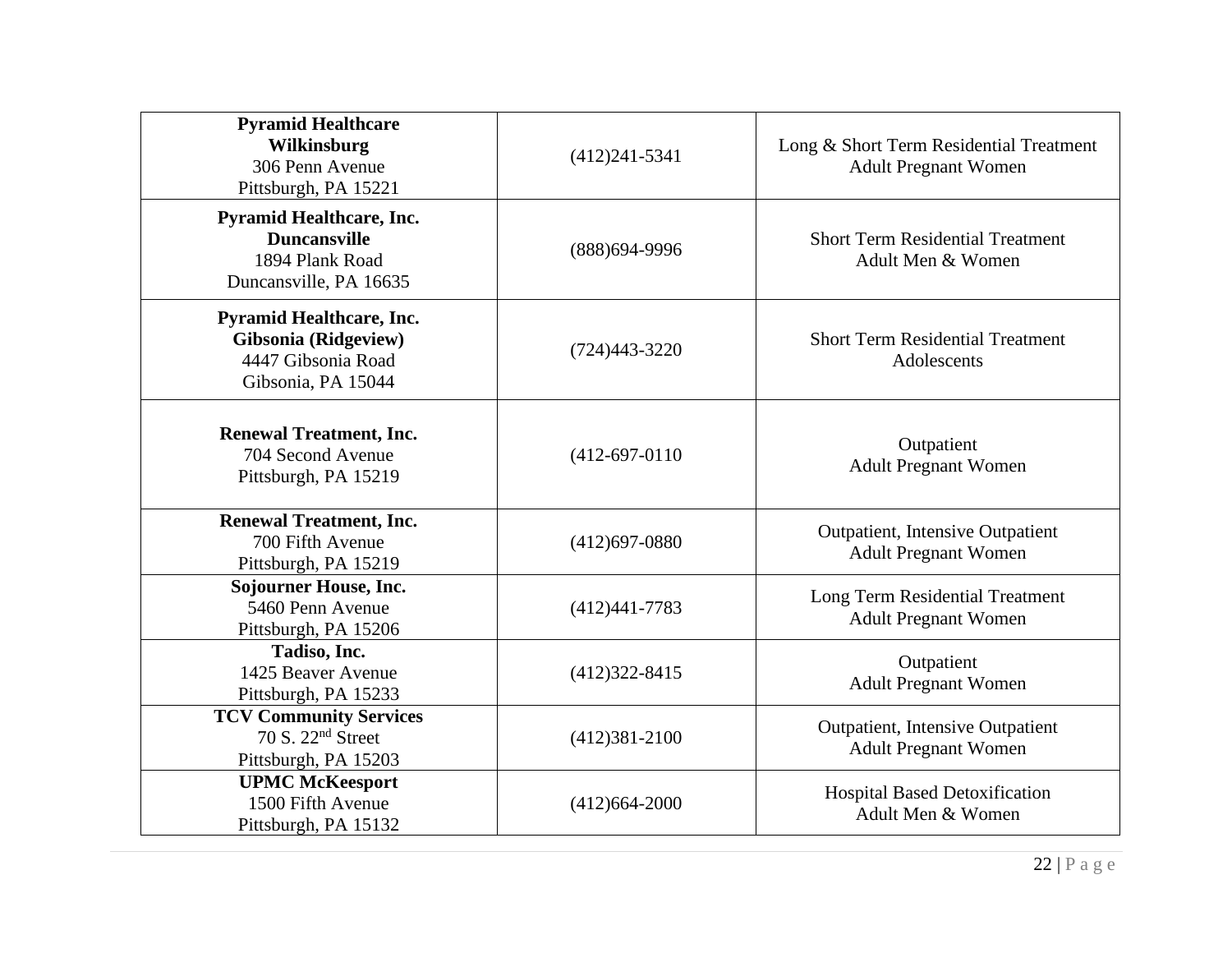| <b>UPMC Mercy Detox</b><br>1400 Locust Street<br>Pittsburgh, PA 15219                                    | $(412)232 - 4080$ | <b>Hospital Based Detoxification</b><br><b>Adult Pregnant Women</b>                                             |
|----------------------------------------------------------------------------------------------------------|-------------------|-----------------------------------------------------------------------------------------------------------------|
| <b>White Deer Run Cove Forge</b><br>Williamsburg<br>202 Cove Forge Road<br>Williamsburg, PA 16693        | $(814)832 - 2121$ | Non-Hospital Detox, Short Term Residential<br>Treatment, Partial Hospitalization<br><b>Adult Pregnant Women</b> |
| <b>White Deer Run Cove Forge</b><br>Pittsburgh<br>2500 Jane Street<br>Pittsburgh, PA 15203               | $(412)431-3363$   | Outpatient, Intensive Outpatient, Partial<br>Hospitalization<br><b>Adult Pregnant Women</b>                     |
| <b>White Deer Run Cove Forge</b><br><b>New Perspectives</b><br>3030 Chestnut Street<br>Lebanon, PA 17042 | $(717)270-3900$   | Short Term Residential Treatment, Non-<br><b>Hospital Detoxification</b><br><b>Adult Pregnant Women</b>         |
| <b>White Deer Run Cove Forge</b><br>Williamsport<br>901 Westminster Drive<br>Williamsport, PA 17701      | $(570)321 - 6127$ | Partial Hospitalization<br><b>Adult Pregnant Women</b>                                                          |
| <b>White Deer Run</b><br><b>New Directions</b><br>538 Main Street<br>Johnstown, PA 15901                 | $(814)536-2071$   | <b>Halfway House</b><br>Adult Men & Women                                                                       |
| <b>White Deer Run</b><br><b>Allenwood</b><br>360 White Deer Run Rd.<br>Allenwood, PA 16693               | $(570)$ 538-2567  | Short Term Residential Treatment, Non-<br><b>Hospital Detoxification</b><br>Adult Men & Women                   |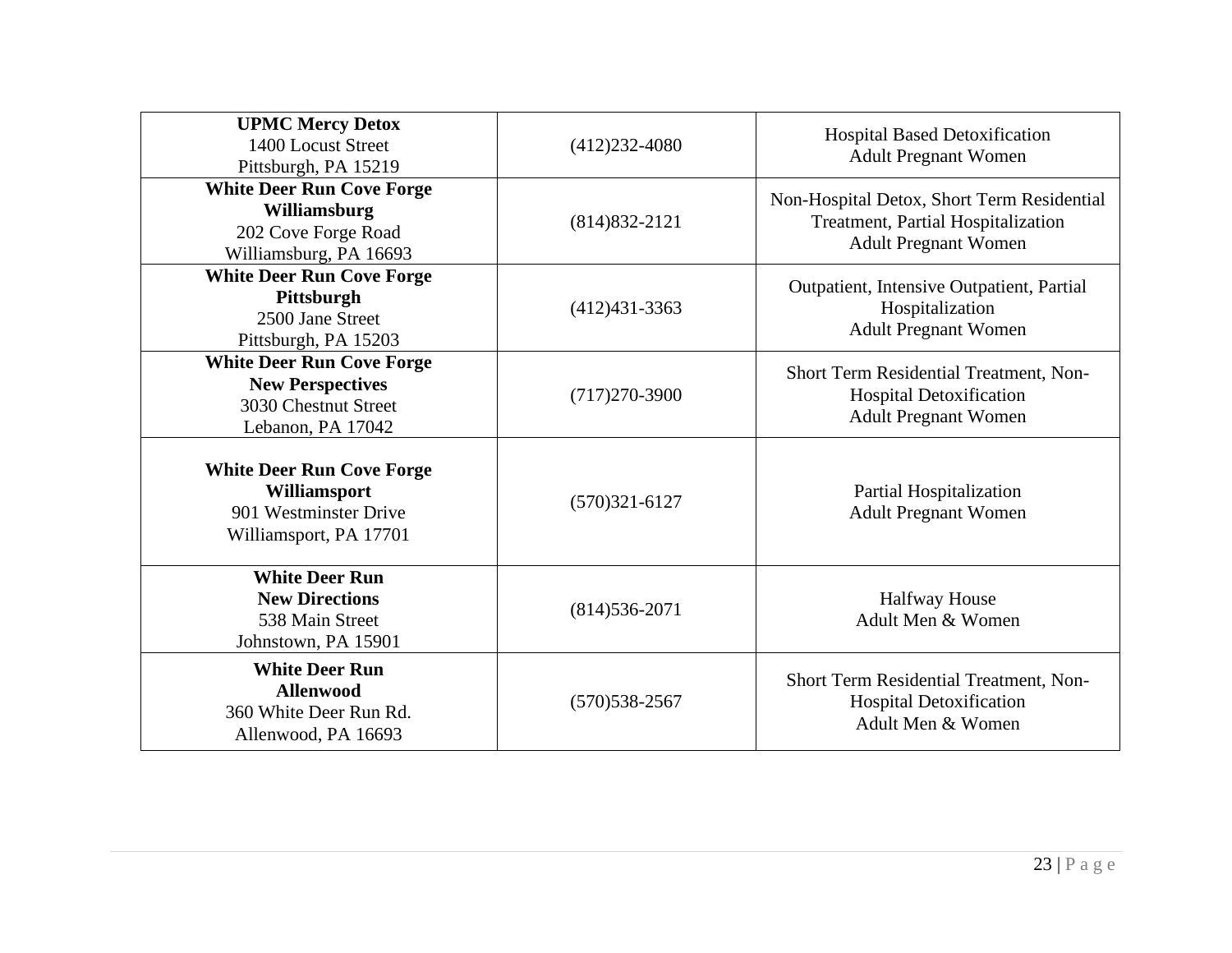| <b>White Deer Run</b><br>Lancaster<br>35-55 N. West End Avenue<br>Lancaster, PA 17603                                                                                           | $(717)396-0650$   | <b>Short Term Residential Treatment</b><br>Adult Men & Women           |
|---------------------------------------------------------------------------------------------------------------------------------------------------------------------------------|-------------------|------------------------------------------------------------------------|
| <b>WPIC</b><br><b>Center for Psychiatric &amp; Chemical</b><br><b>Dependency Services (CPCDS)</b><br>3501 Forbes Avenue<br>Oxford Building, $9th$ Floor<br>Pittsburgh, PA 15213 | $(412)246 - 5935$ | <b>Outpatient, Intensive Outpatient</b><br><b>Adult Pregnant Women</b> |
| <b>WPIC</b><br><b>Narcotic Addiction Treatment Program</b><br>225 Penn Avenue<br>Pittsburgh, PA 15221                                                                           | $(412)864 - 5300$ | <b>Outpatient, Intensive Outpatient</b><br><b>Adult Pregnant Women</b> |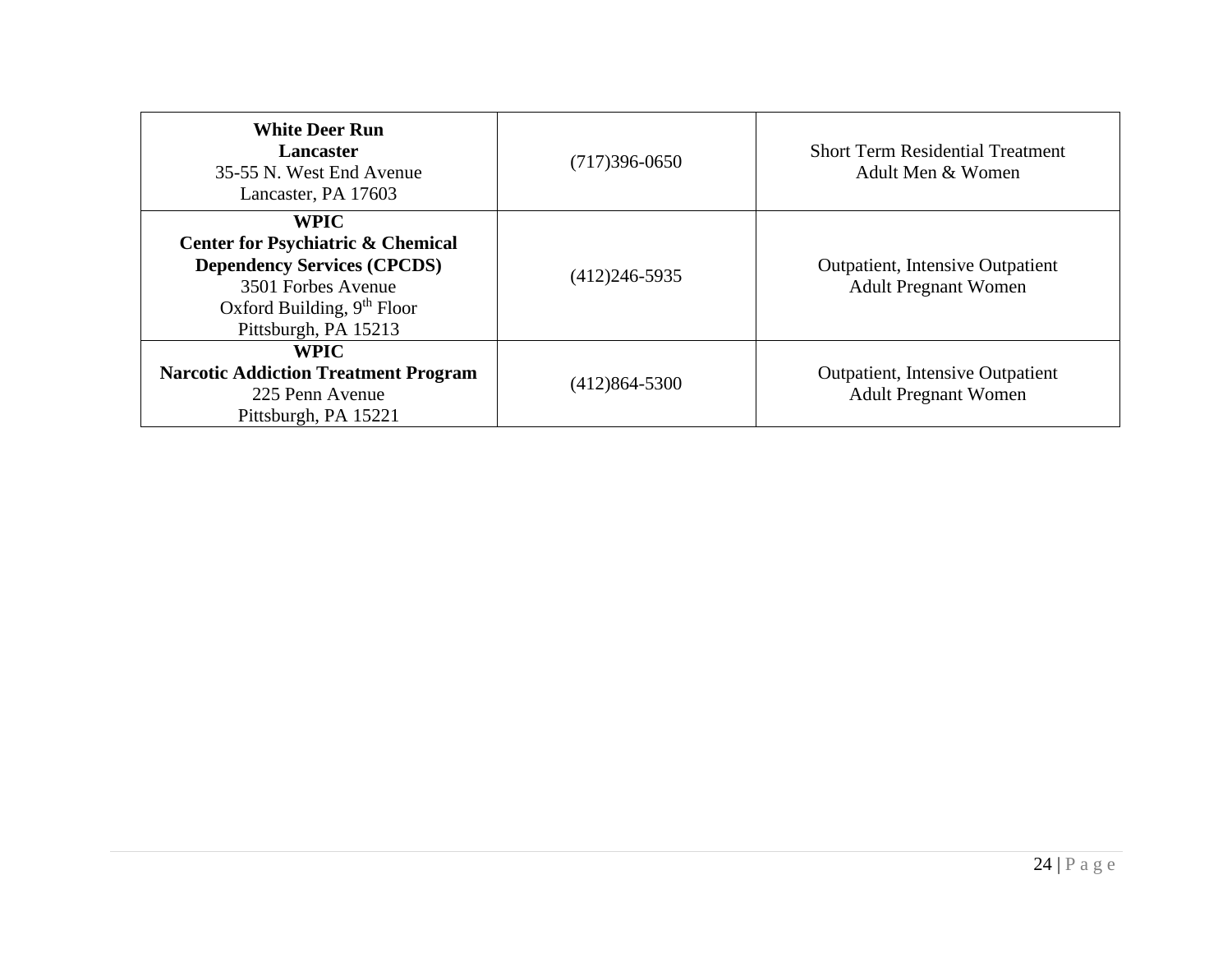### **Forensic-Related Treatment**

*Programs geared towards individuals in the criminal justice system*

| Facility Name & Address                                                                                                                     | <b>Facility Telephone Number</b> | <b>Services Offered</b>                                                                                          |
|---------------------------------------------------------------------------------------------------------------------------------------------|----------------------------------|------------------------------------------------------------------------------------------------------------------|
| <b>Allegheny County Treatment Alternatives</b><br><b>Program for Offenders (ACTA)</b><br>2410 Fifth Avenue<br>Pittsburgh, PA 15213          | $(412)$ 535-4343                 | Long Term Residential Treatment<br><b>Adult Men</b>                                                              |
| <b>Allegheny County Treatment Alternatives</b><br><b>Program for Offenders (WHC)</b><br>225 West Seventh Avenue<br>West Homestead, PA 15120 | $(412)535-4345$                  | Long Term Residential Treatment<br><b>Adult Women</b>                                                            |
| <b>RHD Core</b><br>1800 West Street, 3 <sup>rd</sup> floor<br>Homestead, PA 15120                                                           | $(422)368 - 8996$                | Long Term Residential Treatment<br><b>Adult Men</b>                                                              |
| <b>Renewal Treatment, Inc.</b><br>704 Second Avenue<br>Pittsburgh, PA 15219                                                                 | $(412)697 - 0110$                | Long Term Residential Treatment<br>Adult Men & Women                                                             |
| <b>Community Resource Center (East)</b><br><b>Adult Probation Center</b><br>5750 Baum Blyd.<br>Pittsburgh, PA 15212                         | $(412)661-8931$                  | <b>LOC</b> Assessments & Referrals<br>completed by Staff of<br>Three Rivers Youth<br>Adult Men & Women           |
| <b>Community Resource Center (South)</b><br><b>Adult Probation Center</b><br>2320 Arlington Avenue<br>Pittsburgh, PA 15210                  | $(412)431-1014$                  | <b>LOC</b> Assessments & Referrals<br>completed by Staff of<br>Pittsburgh Mercy<br>Adult Men & Women             |
| <b>Community Resource Center (Mon</b><br>Valley)<br><b>Adult Probation Center</b><br>337 Fifth Avenue<br>McKeesport, PA 15132               | $(412)350-2981$                  | <b>LOC</b> Assessments & Referrals<br>completed by Staff of<br>Mon Yough Community Services<br>Adult Men & Women |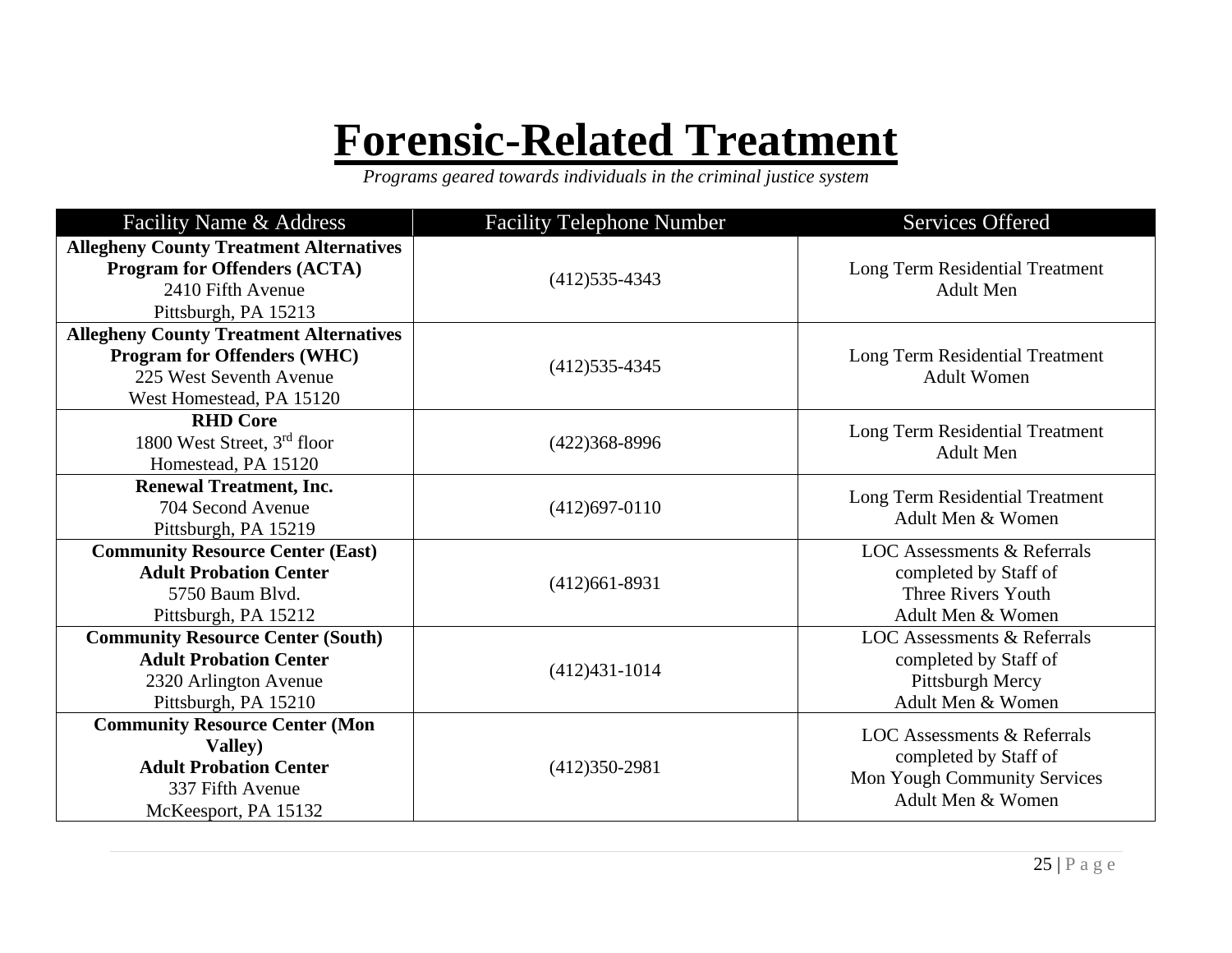### **Prevention & Student Assistance Program (SAP)**

*Drug & Alcohol prevention and SAP services geared toward adolescents*

| Facility Name & Address                           | <b>Facility Telephone Number</b> | <b>Services Offered</b>                  |
|---------------------------------------------------|----------------------------------|------------------------------------------|
| <b>Allegheny Children's Initiative</b>            |                                  |                                          |
| 2304 Jane Street                                  | $(412)431 - 8006$                | <b>Student Assistance Program</b>        |
| Pittsburgh, PA 15203                              |                                  |                                          |
| <b>Auberle</b>                                    |                                  |                                          |
| 1101 Hartman Street                               | $(412)673 - 5800$                | <b>Student Assistance Program</b>        |
| McKeesport, PA 15132                              |                                  |                                          |
| <b>Chartiers Center</b>                           |                                  |                                          |
| 437 Railroad Street                               | $(412)221-3302$                  | <b>Student Assistance Program</b>        |
| Bridgeville, PA 15017                             |                                  |                                          |
| <b>East End Cooperative Ministries</b>            |                                  |                                          |
| 6140 Station Street                               | $(412)361 - 5549$                | <b>Prevention Services</b>               |
| Pittsburgh, PA 15206                              |                                  |                                          |
| Family Links, Inc.                                |                                  |                                          |
| 250 Shady Avenue                                  | $(412)924-0385$                  | <b>Prevention Services</b>               |
| Pittsburgh, PA 15206                              |                                  |                                          |
| <b>Holy Family</b>                                |                                  |                                          |
| 8235 Ohio River Blvd.                             | $(412)766-9020$                  | <b>Student Assistance Program</b>        |
| Pittsburgh, PA 15202                              |                                  |                                          |
| Human Services Administration Organization (HSAO) |                                  |                                          |
| 2801 Custer Avenue                                | $(412)942-0789$                  | <b>Student Assistance Program</b>        |
| Pittsburgh, PA 15227                              |                                  |                                          |
| <b>TCV Community Services</b>                     |                                  | Prevention Services & Student Assistance |
| 1800 West Street                                  | $(412)464 - 4781$                | Program                                  |
| Pittsburgh, PA 15120                              |                                  |                                          |
| University of Pittsburgh - M.A.P.S                |                                  | Prevention Services & Student Assistance |
| 159 Trees Hall                                    | $(412)648-7191$                  | Program                                  |
| Pittsburgh, PA 15261                              |                                  |                                          |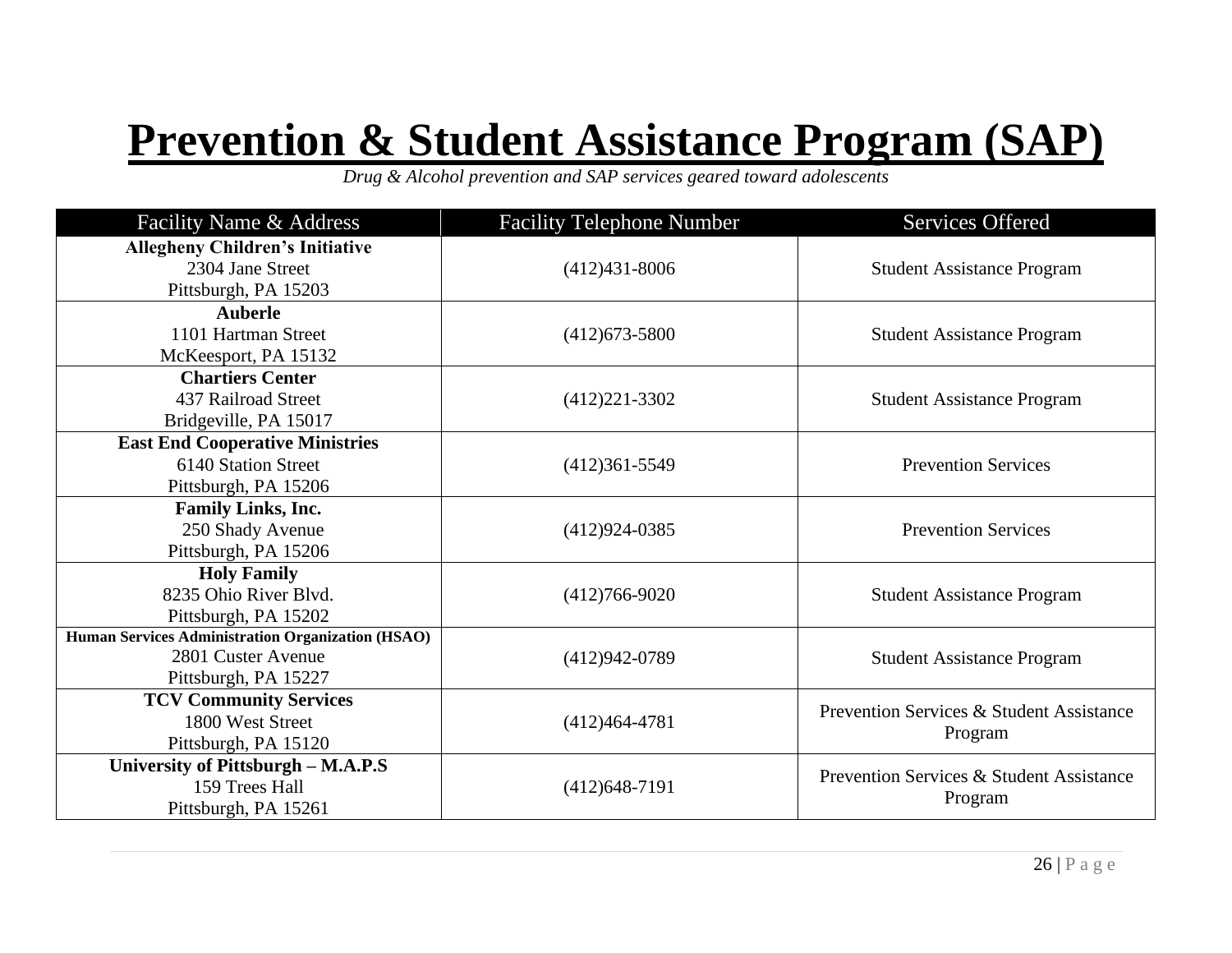| <b>Wesley Family Services</b><br>310 Center City Plaza<br>New Kensington, PA 15068                                                              | (724)335-9883     | <b>Student Assistant Program</b>  |
|-------------------------------------------------------------------------------------------------------------------------------------------------|-------------------|-----------------------------------|
| <b>WPIC – Addiction Medicine Services</b><br>Franklin Building, 4 <sup>th</sup> Floor<br>1011 Bingham Street, Suite 450<br>Pittsburgh, PA 15203 | $(412)261-2290$   | Prevention                        |
| <b>WPIC STAR</b><br>100 N. Bellefield Avenue<br>Bellefield Towers, 3 <sup>rd</sup> floor<br>Pittsburgh 15213                                    | $(412)381 - 5563$ | <b>Student Assistance Program</b> |
| <b>Youth Advocate Program</b><br>26 Terminal Way<br>Pittsburgh, PA 15219                                                                        | $(412)381 - 5563$ | <b>Student Assistance Program</b> |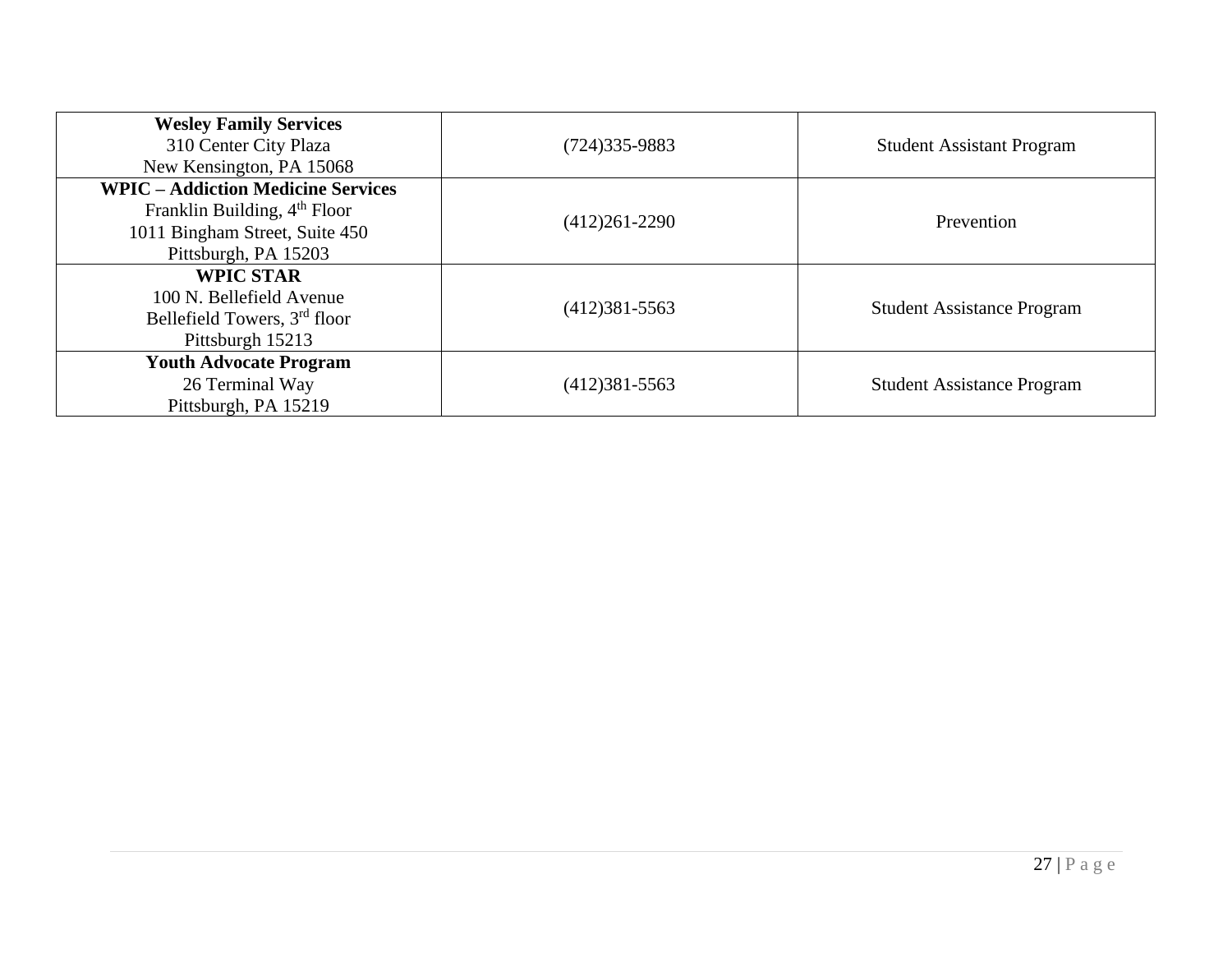#### **Intervention, Case Management, & Recovery Supports**

*Drug and Alcohol Intervention, case management, and outreach, hotline, or group recovery supports*

| Facility Name & Address                                                                                  | <b>Facility Telephone Number</b> | <b>Services Offered</b>                                                  |
|----------------------------------------------------------------------------------------------------------|----------------------------------|--------------------------------------------------------------------------|
| <b>Allegheny County Jail</b><br>950 Second Avenue<br>Pittsburgh, PA 15219                                | $(412)350-2000$                  | <b>Intervention Services</b>                                             |
| The Children's Institute<br>1405 Shady Avenue<br>Pittsburgh, PA 15217                                    | $(412)420-2436$                  | <b>Case Management</b>                                                   |
| <b>Central Outreach Resource &amp; Referral</b><br>1860 Centre Avenue, Suite 4<br>Pittsburgh, PA 15219   | $(412)471-9806$                  | <b>Intervention Services, Case Management</b>                            |
| <b>Community Care Behavioral Health</b><br>339 Sixth Avenue, Suite 1300<br>Pittsburgh, PA 15222          | $(412)454 - 2146$                | <b>Case Management</b>                                                   |
| <b>Human Services Administration Organization</b><br>(HSAO)<br>101 Bellevue Road<br>Pittsburgh, PA 15229 | $(412)301 - 8220$                | Case Management, IMPACT Program, Act<br>53                               |
| <b>Message Carriers</b><br>5907 Penn Avenue, Suite 215<br>Pittsburgh, PA 15206                           | $(412)361-0142$                  | <b>Intervention Services, Recovery Supports</b><br>(telephonic supports) |
| <b>Mon Yough Community Services</b><br>335 Shaw Avenue<br>McKeesport, PA 15132                           | $(412-)678-4805$                 | <b>Intervention Services</b>                                             |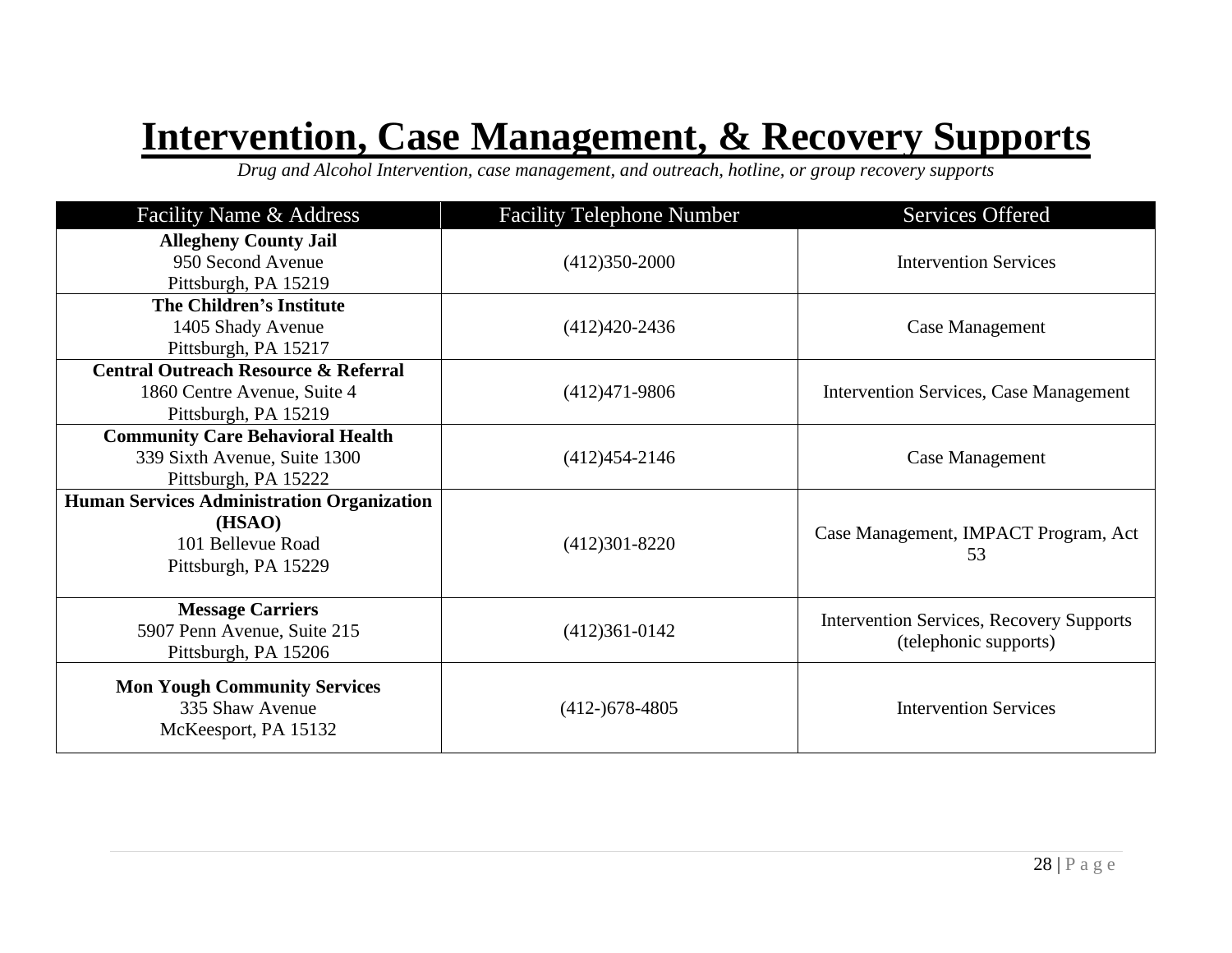| <b>Pittsburgh Mercy</b><br>1200 Reedsdale Street<br>Pittsburgh, PA 15233            | $(412)488-4926$   | <b>Intervention Services</b>                                                      |
|-------------------------------------------------------------------------------------|-------------------|-----------------------------------------------------------------------------------|
| <b>P.O.W.E.R.</b><br>907 West Street, 2 <sup>nd</sup> Floor<br>Pittsburgh, PA 15221 | $(412)243 - 7535$ | <b>Intervention Services, Recovery Supports</b><br>(mentoring, recovery planning) |
| <b>Onala Recovery Center</b><br>1625 West Carson Street<br>Pittsburgh, PA 15219     | $(412)471 - 8797$ | Recovery Supports (group meetings &<br>telephonic supports)                       |
| <b>Prevention Point</b>                                                             |                   |                                                                                   |
| 460 Melwood Avenue, Suite 205                                                       | (412) 247-3404    | <b>Intervention Services</b>                                                      |
| Pittsburgh, PA 15213                                                                |                   |                                                                                   |
| <b>Sojourner MOMS</b>                                                               |                   |                                                                                   |
| 5907 Penn Avenue, Suite 220                                                         | $(412)361-1213$   | <b>Intervention Services</b>                                                      |
| Pittsburgh, PA 15206                                                                |                   |                                                                                   |
| <b>Travelers Aid</b>                                                                |                   | <b>Recovery Supports (transportation</b>                                          |
| 343 Boulevard of the Allies                                                         | $(412)281 - 5474$ | assistance)                                                                       |
| Pittsburgh, PA 15222                                                                |                   |                                                                                   |
| Tadiso, Inc.<br>1425 Beaver Avenue                                                  |                   | <b>Recovery Supports (Certified Recovery</b>                                      |
|                                                                                     | $(412)322 - 8415$ | Specialist)                                                                       |
| Pittsburgh, PA 15233<br><b>TCV</b> Alternatives                                     |                   | <b>Adult Pregnant Women</b>                                                       |
| 70 S. $22nd$ Street                                                                 | $(412)381 - 2100$ | <b>Intervention Services</b>                                                      |
| Pittsburgh, PA 15203                                                                |                   |                                                                                   |
| <b>Three Rivers Youth</b>                                                           |                   |                                                                                   |
| 6117 Broad Street                                                                   | $(412)441 - 5020$ | Intervention                                                                      |
| Pittsburgh, PA 15206                                                                |                   | Adult Men & Women                                                                 |
| <b>Wesley Family Services</b>                                                       |                   |                                                                                   |
| 211 Penn Avenue                                                                     | $(412)342 - 2300$ | <b>Intervention Services</b>                                                      |
| Wilkinsburg, PA 15221                                                               |                   |                                                                                   |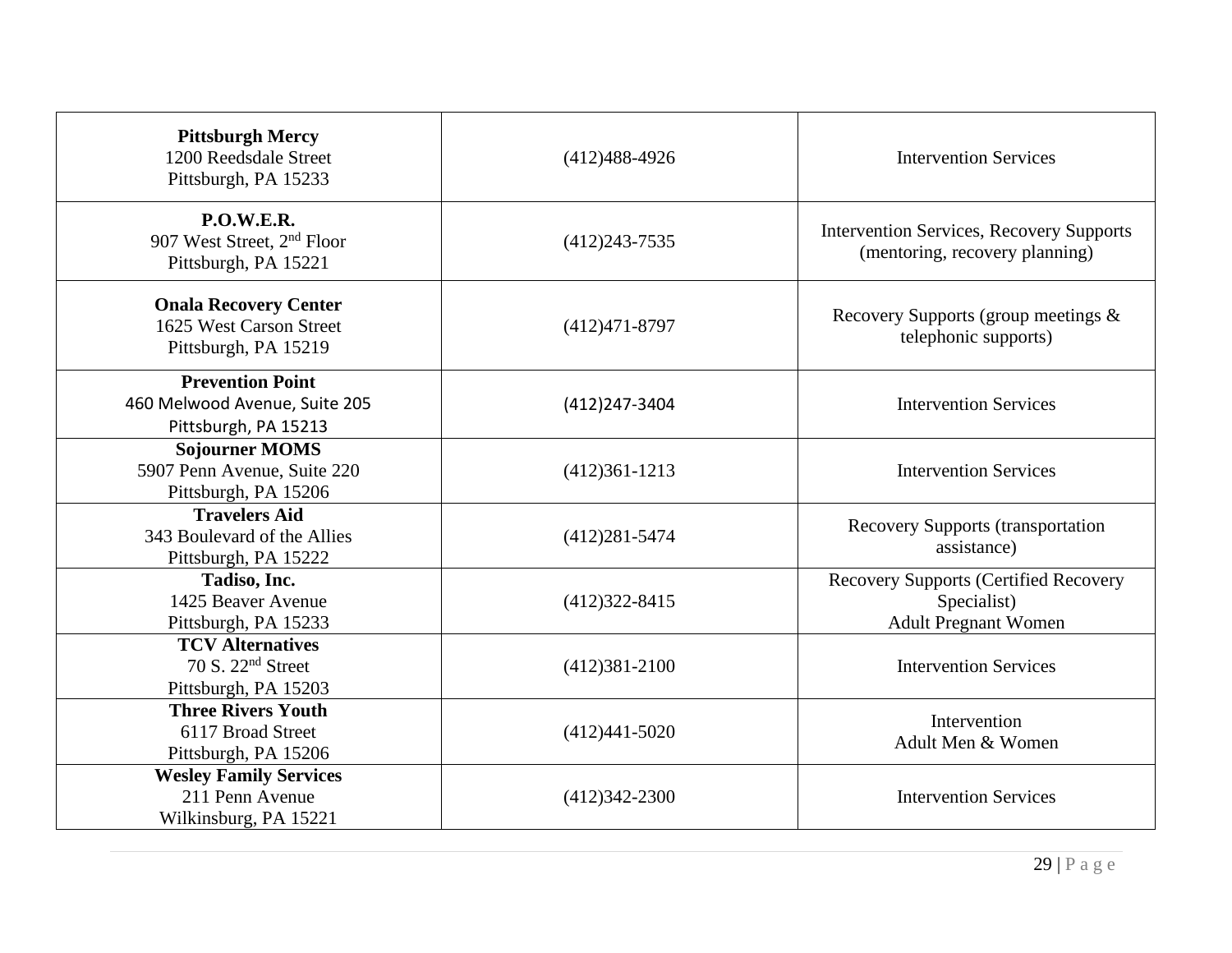### **Opiate Epidemic Resources**

*Resources for overdose survivors and those battling and opioid addiction.* 

Any resident of PA can legally purchase naloxone at any pharmacy. A list of pharmacies that carry naloxone is available here: <http://www.achd.net/overdoseprevention> . Call 412-687-ACHD if a pharmacy near you does not carry naloxone.

Centers of Excellence help ensure that people with opioid-related substance use disorder stay in treatment to receive follow-up care and are supported within their communities. Below is a list of the Centers of Excellence within Allegheny County:

| Facility Name & Address                                         | <b>Facility Telephone Number</b> |  |
|-----------------------------------------------------------------|----------------------------------|--|
| <b>Gateway Rehabilitation Center</b>                            |                                  |  |
| 311 Rouser Road                                                 | $(412)604 - 8900$ ext. 1191      |  |
| Moon Township, PA 15108                                         |                                  |  |
| <b>Tadiso Incorporated, Inc.</b>                                |                                  |  |
| 1425 Beaver Avenue                                              | $(412)322 - 8415$                |  |
| Pittsburgh, PA 15233                                            |                                  |  |
| <b>Magee-Women's Hospital of UPMC</b>                           | $(412)641-1211$                  |  |
| <b>300 Halket Street</b>                                        |                                  |  |
| Pittsburgh, PA 15213                                            |                                  |  |
| <b>UPMC General Internal Medicine</b>                           |                                  |  |
| <b>Center for Opioid Recovery</b>                               | $(412)737 - 7871$                |  |
| 200 Lothrop Street                                              |                                  |  |
| Pittsburgh, PA 15213                                            |                                  |  |
| Western Pennsylvania Allegheny Health System                    |                                  |  |
| 1307 Federal Street, 1 <sup>st</sup> Floor, Suite B110          | $(412)485-9900$                  |  |
| Pittsburgh, PA 15212                                            |                                  |  |
| The Addiction Medicine Center for Western Psychiatric Institute |                                  |  |
| and Clinic of UPMC                                              |                                  |  |
| 3501 Forbes Avenue, Suite 860                                   | $(412)692-CARE (2273)$           |  |
| Pittsburgh, PA 15213                                            |                                  |  |